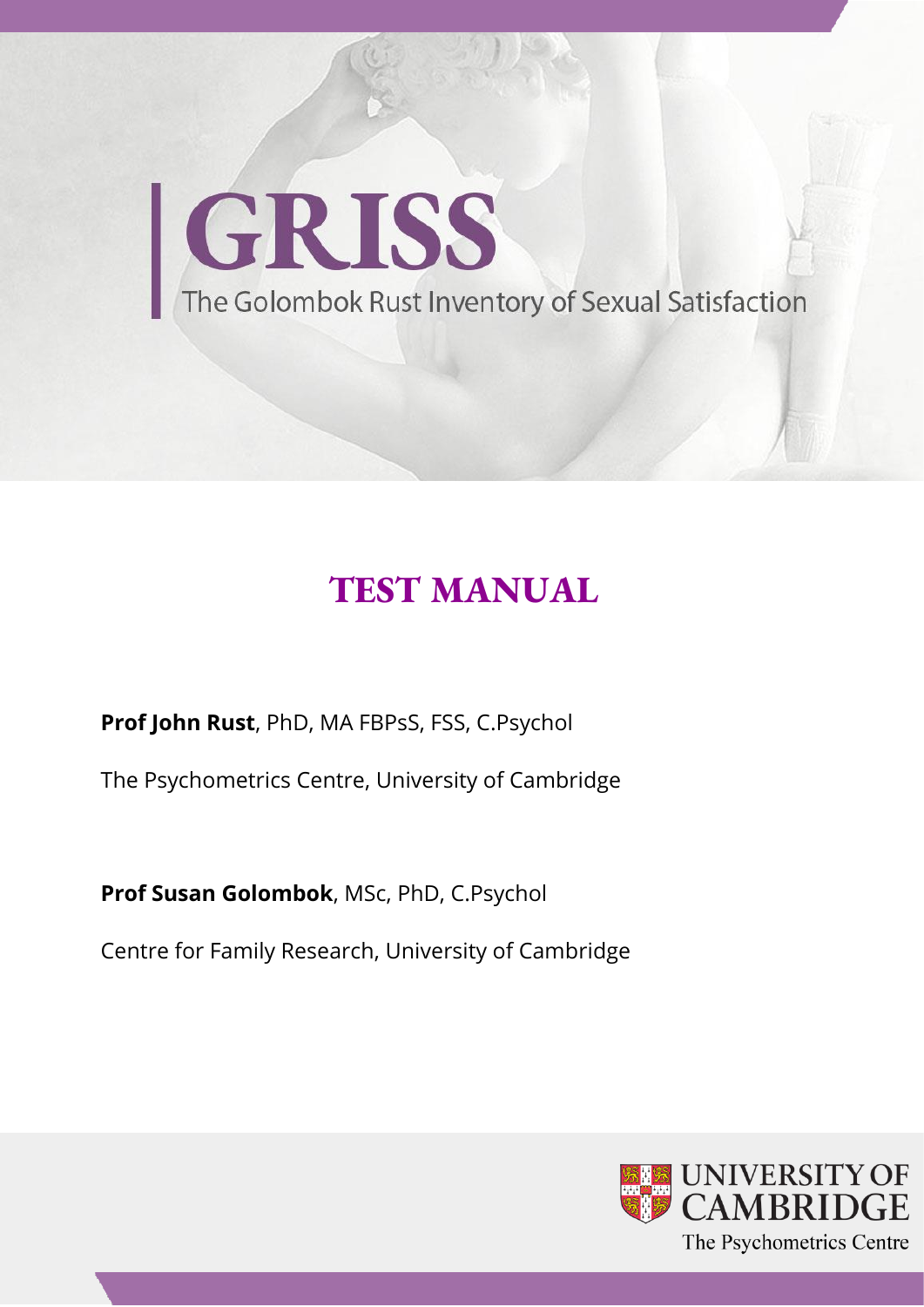## Acknowledgements

For help in designing the blueprint we would like to thank Dr Michael Crowe, Dr Patricia Gillan and all at the Maudsley Hospital Sexual Dysfunction Clinic.

For administering questionnaires to their clients to establish the standardization sample thanks are due to Ian Bennun, Amanda Cole, Harry Czechowitz, Jackie Gerrard, Raymond Goodman, Waguih Guirguis, Peter Harvey, Rod Holland, Paul Hummel, Alan Ingram, Geoff Maccabi, Vincent McNevin, Sue Mumford, Cynthia Osborne, Roy Parsons and Margaret Watkinson.

#### © Psychometrics Centre

All rights reserved, including translation. No part of this publication may be reproduced or transmitted in any form or by any means, electronic or mechanical, recording or duplication in any information storage and retrieval system, without permission in writing from the publisher, and may not be photocopied or otherwise reproduced within the terms of any licence granted by the Copyright Licensing Agency Ltd.

Published by the University of Cambridge Psychometrics Centre, Cambridge Judge Business School, Trumpington Street, Cambridge CB2 1AG, United Kingdom.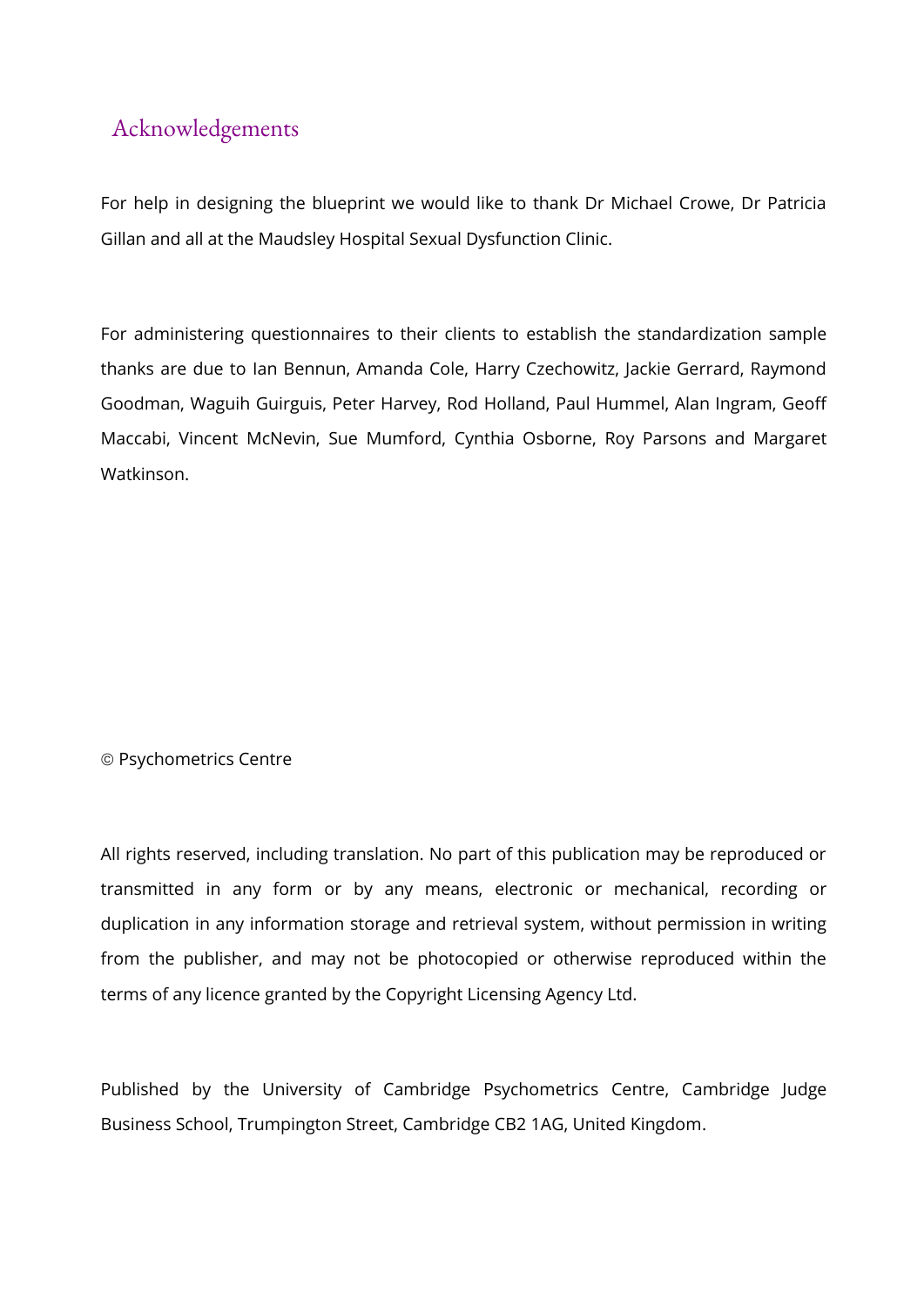# Contents

|    |                                           | Page           |
|----|-------------------------------------------|----------------|
|    | 1. AIMS, APPLICATIONS AND SCOPE           | 1              |
|    | 2. THE DESIGN OF THE GRISS                | $\overline{2}$ |
|    | 3. THE STANDARDIZATION STUDY              | 8              |
|    | 4. RELIABILITY                            | 14             |
|    | 5. VALIDITY                               | 16             |
|    | 6. SAMPLING AND REFUSAL                   | 24             |
|    | 7. THE DIAGNOSTIC PROFILE                 | 25             |
| 8. | <b>SCORING INSTRUCTIONS</b>               | 27             |
|    | Bibliography                              | 28             |
|    | Selected studies that have used the GRISS | 28             |
|    |                                           |                |

*Appendix*: GRISS Questionnaire items 32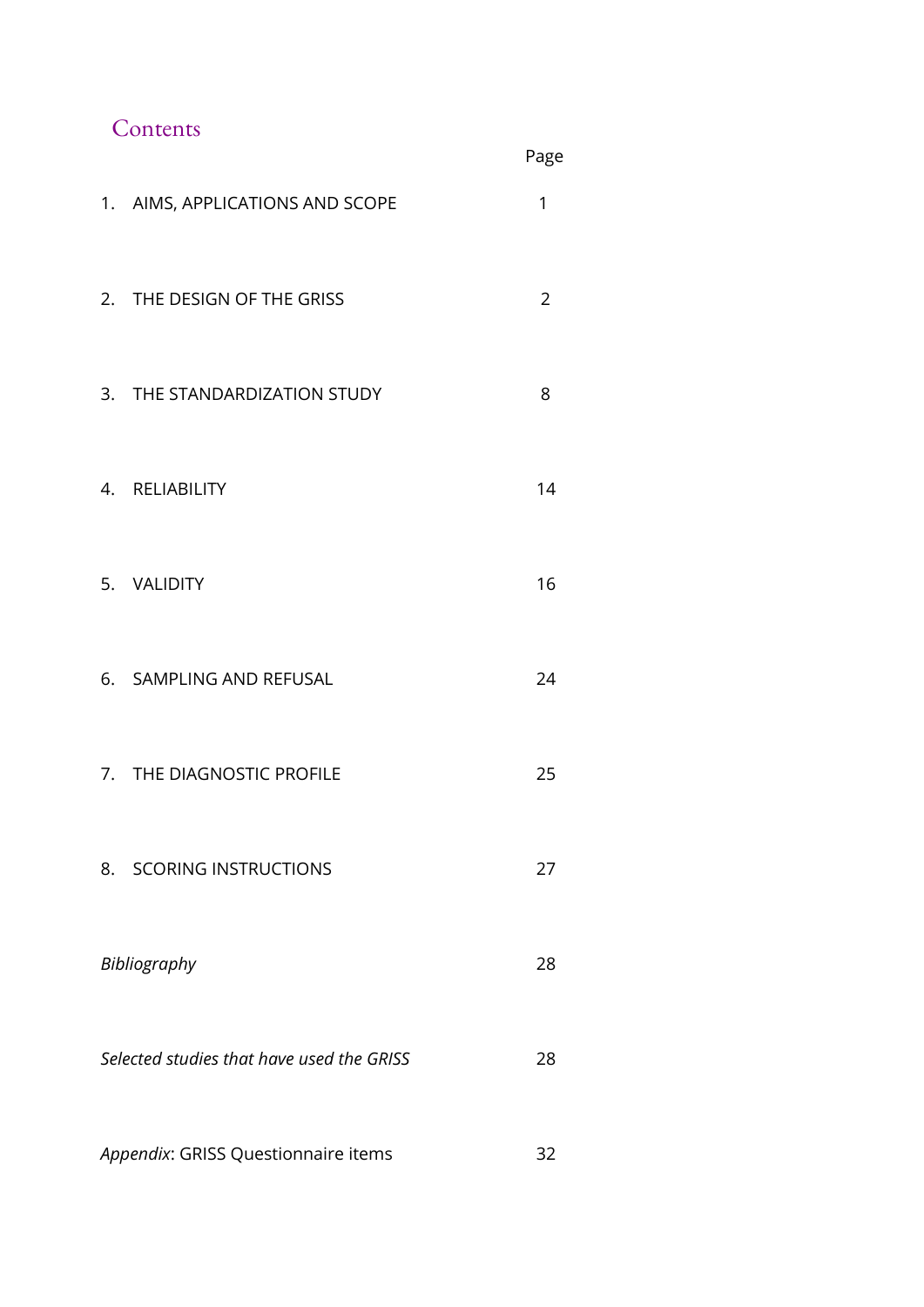### 1. Aims, applications and scope

1.1 The Golombok Rust Inventory of Sexual Satisfaction (GRISS) is a questionnaire for assessing the existence and severity of sexual problems. The GRISS produces an overall score for men and women separately, and twelve subscale scores, concerning impotence, premature ejaculation, anorgasmia, vaginismus, non-communication, infrequency, male and female avoidance, male and female nonsensuality, and male and female dissatisfaction (Rust & Golombok, 1985 & 1986).

1.2 The aim of the GRISS is to provide an objective assessment of the quality of a sexual relationship and of a person's functioning within it. The general approach adopted is a pragmatic one provided by practices in the treatment of sexual problems. That is, the domain of items in the GRISS covers those areas in which change would be expected following therapeutic intervention.

1.3 The GRISS is applicable to heterosexual couples and to individuals who have a current heterosexual relationship. It provides an overall measure, for men and women separately, of the quality of sexual functioning within the relationship. In addition, sub-scale scores can be obtained for various aspects of the relationship including the extent of communication, the extent of non-genital physical contact, dissatisfaction, avoidance of sex and the frequency of sexual activity. There are also sub-scales measuring specific sexual dysfunctions; impotence and premature ejaculation for men, and anorgasmia and vaginismus for women.

1.4 The major application of the GRISS is to research, for example, in the investigation of factors associated with sexual dysfunction or in assessing the efficacy of different forms of therapeutic intervention, including psychological, medical or pharmaceutical treatments, on a person's sexuality. For individual couples, the GRISS provides a profile of the pattern of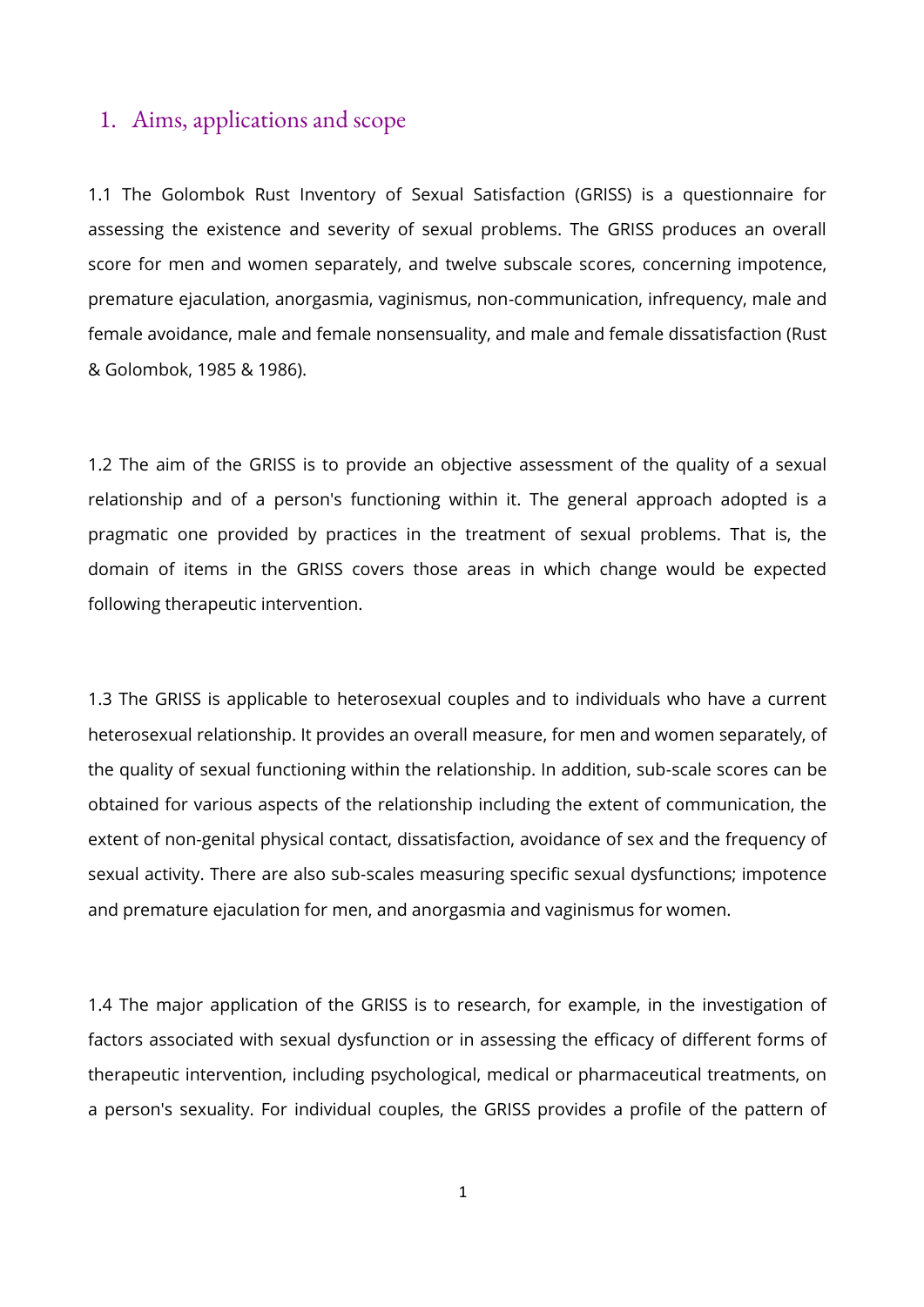sexual functioning within the couple and for each partner. The profile is useful for quick diagnosis or for preliminary screening.

1.5 One advantage of the GRISS over other questionnaires of sexuality is its simplicity of administration. The respondent is asked to answer 28 questions on one sheet of paper within a standardized format. This makes it quick and uncomplicated for the researcher to use.

### 2. The design of the GRISS

2.1 The design and construction of the GRISS followed standard psychometric procedures (Rust & Golombok, 1999). From a psychometric point of view, a particular problem arises in looking at the sexual adjustment of a couple because the assessment involves not just one person, but two people, and their interaction. Unlike conventional psychometric tests, such as those of personality or achievement, responses from two individuals need to be taken into account in a single scoring. Furthermore, item analyses for the male and female partner of a couple cannot be carried out in isolation.

An obvious solution to this problem may be to treat the couple as a single unit, and to elicit a one-dimensional test score, such that a couple with a high score has a problematic relationship and vice versa. However, for a test to yield a single score the items must be parallel to some extent. That is, if the score on one item is increased there should be an increased likelihood that scores on the other items should change in the same direction. While this is often found with tests for individuals, in the present dyadic case the interaction effect within the couple makes it less likely. In a test of sexual functioning, a decrease in a problem for one partner is often associated with an increase in problems for the other. As discussed later, statistical factors did indeed make it difficult to obtain a score for the couple as a whole (section 2, paragraph 4). The position of each partner within the relationship needs to be expressed by two scores, one for the man and one for the woman. This does have the advantage that it is possible to administer the GRISS to only one partner, should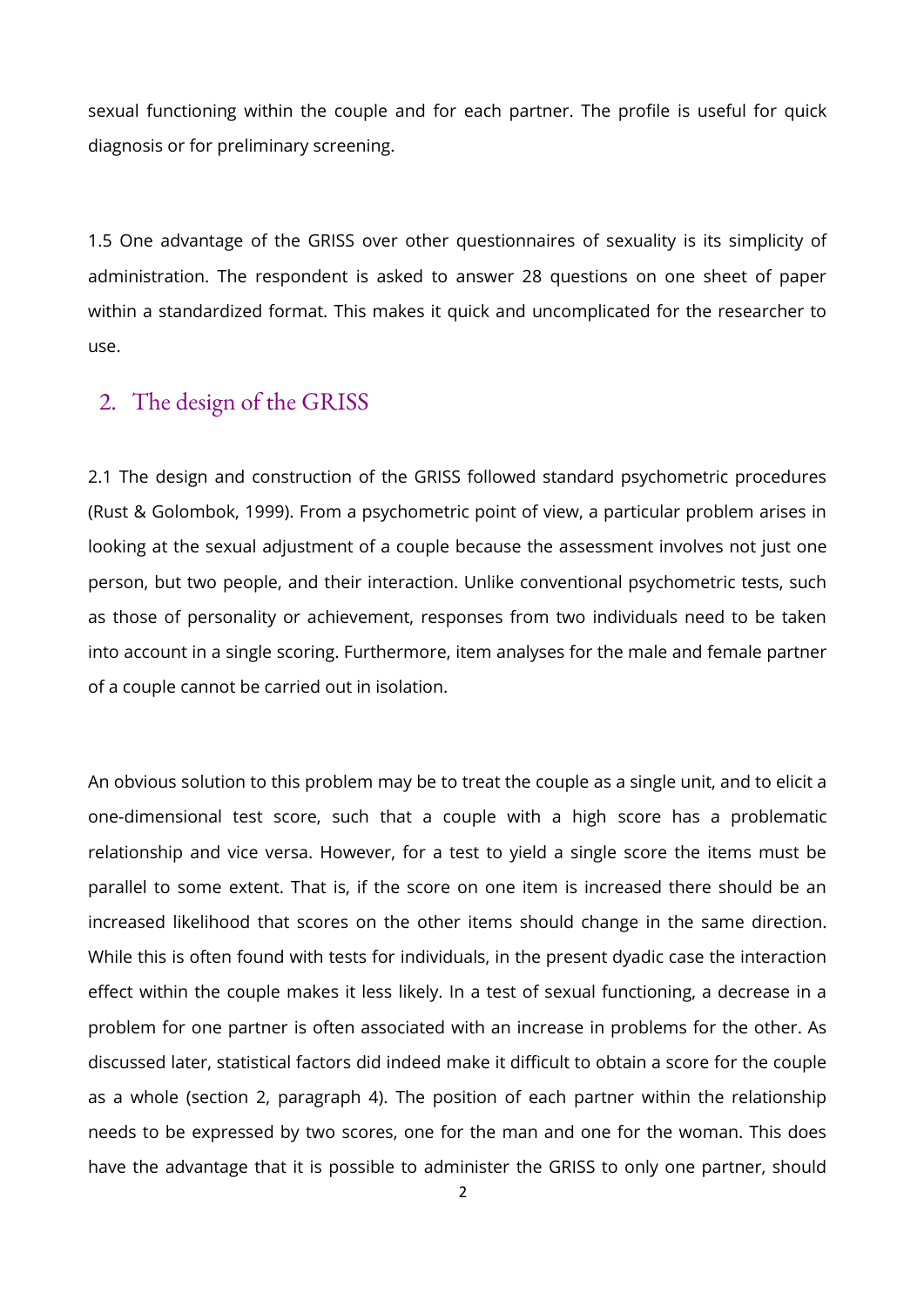the other be unavailable, and in some studies only one of the partners is of interest. It must be remembered, however, that it is an assumption of the test that the man or woman does have a partner.

If respondents to the GRISS have more than one sexual partner, the test will be applicable as long as one of the partners is usually available. This is because 'the partner' defined within the questions is generalized and does not necessarily specify a particular person. However, the respondent will need to be consistent in considering which partner he or she is dealing with. In some cases where more than one partner is claimed the test may not be used because the potential partners are not available frequently enough.

2.2 It is not within the scope of the GRISS to deal with the full historical antecedents of the couple's current sexual state, or the entire sex histories of the individuals involved. Instead, the GRISS is concerned with the present state of the relationship. Nevertheless, temporal factors are important. Clearly, consideration of the most recent attempt at intercourse would be unsatisfactory as this may well have been atypical. There is a degree of natural variation in the quality of a sexual relationship, and this differs between couples. The length of the period to be considered should be sufficiently long - at least a number of weeks - to include such natural variation. The pilot version of the test specified that responses should be based on the previous month. However, analysis of the responses showed that this was too short a time and raised problems for some respondents. Occasionally the natural variation extended over a longer period, and some individuals encountered practical difficulties such as the temporary absence of the partner. Although longer time intervals were considered for the final version of the questionnaire, it was decided to use the term 'recently' rather than specify a fixed time period. This left the respondent to decide upon the most appropriate recent interval. Although this may raise questions in relation to comparisons between individuals it did seem the best solution for dealing with the type of subject matter involved.

3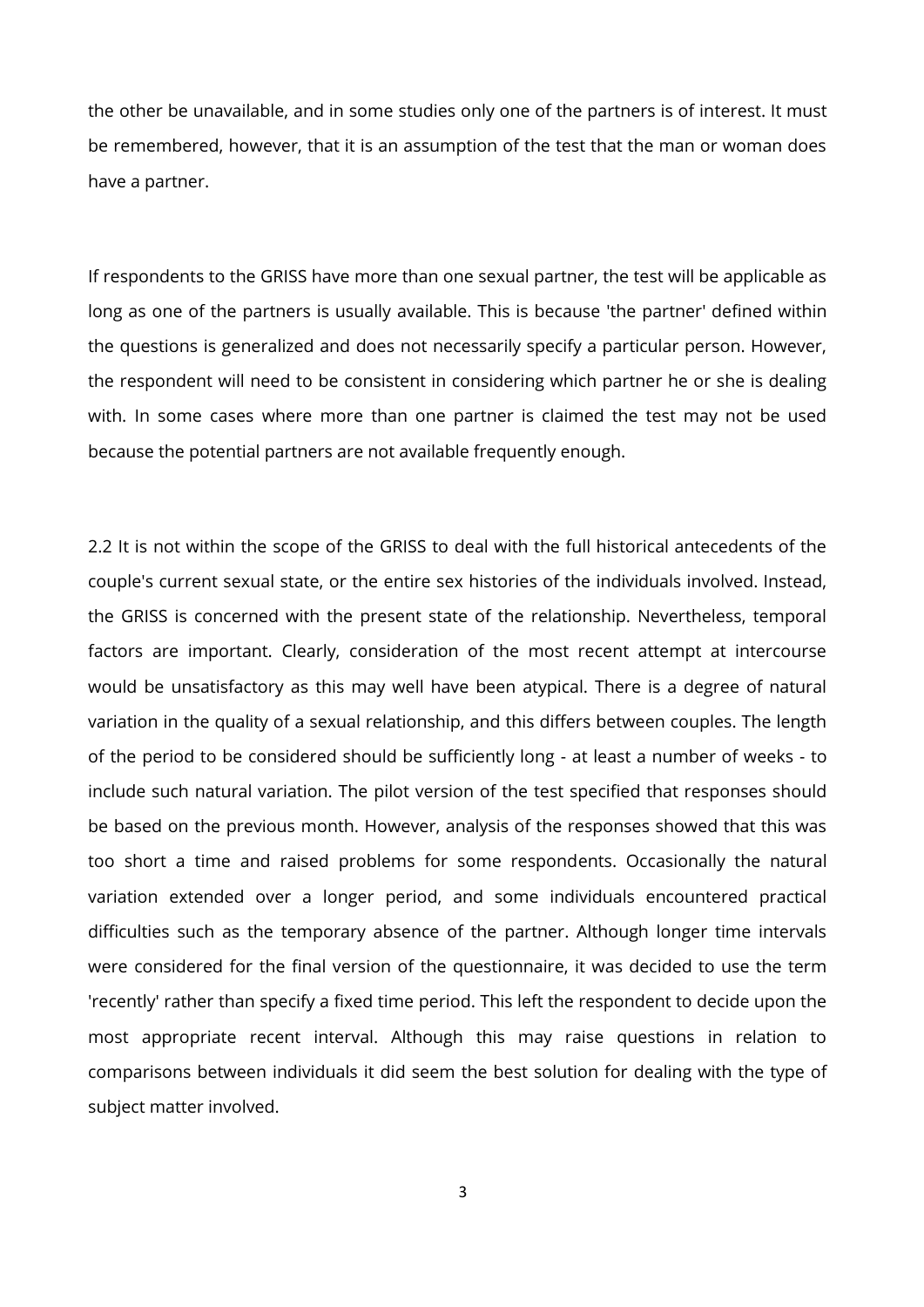2.3 The blueprint of the GRISS was drawn up by a 'think-tank' of sex therapists at the Maudsley Hospital Sexual Dysfunction Clinic in London. Many factors are involved in a satisfactory sexual relationship. These include motivational, behavioural, attitudinal and communicative aspects as well as specific problems. None of these operates alone and there is a plethora of first, second and higher order interactions. However, within the general area of sexual functioning, six areas of interest were specified:

(i) Whether or not sexual intercourse is actually occurring, and if so, how often. Frequency itself is not a major aspect of satisfaction but as a relationship improves or deteriorates the rate of intercourse is likely to increase or decrease respectively.

(ii) Whether or not the couple is satisfied with various aspects (frequency, variety, quality or practice) of their own or their partner's sexuality.

(iii) What problems, if any, are complained of in relation to their own or their partner's sexuality.

Attention was paid to the following issues:

Both men and women may have low interest in sex, and some indication of the level of interest is needed such as the extent of fantasy or thoughts about sex.

Does the woman have orgasms at all? If so, are these from masturbation, clitoral stimulation by the partner, or from intercourse itself?

Does the woman suffer from vaginismus? If so, is penetration possible at all (even if only with a finger)? Is there adequate lubrication? Is intercourse associated with any pain?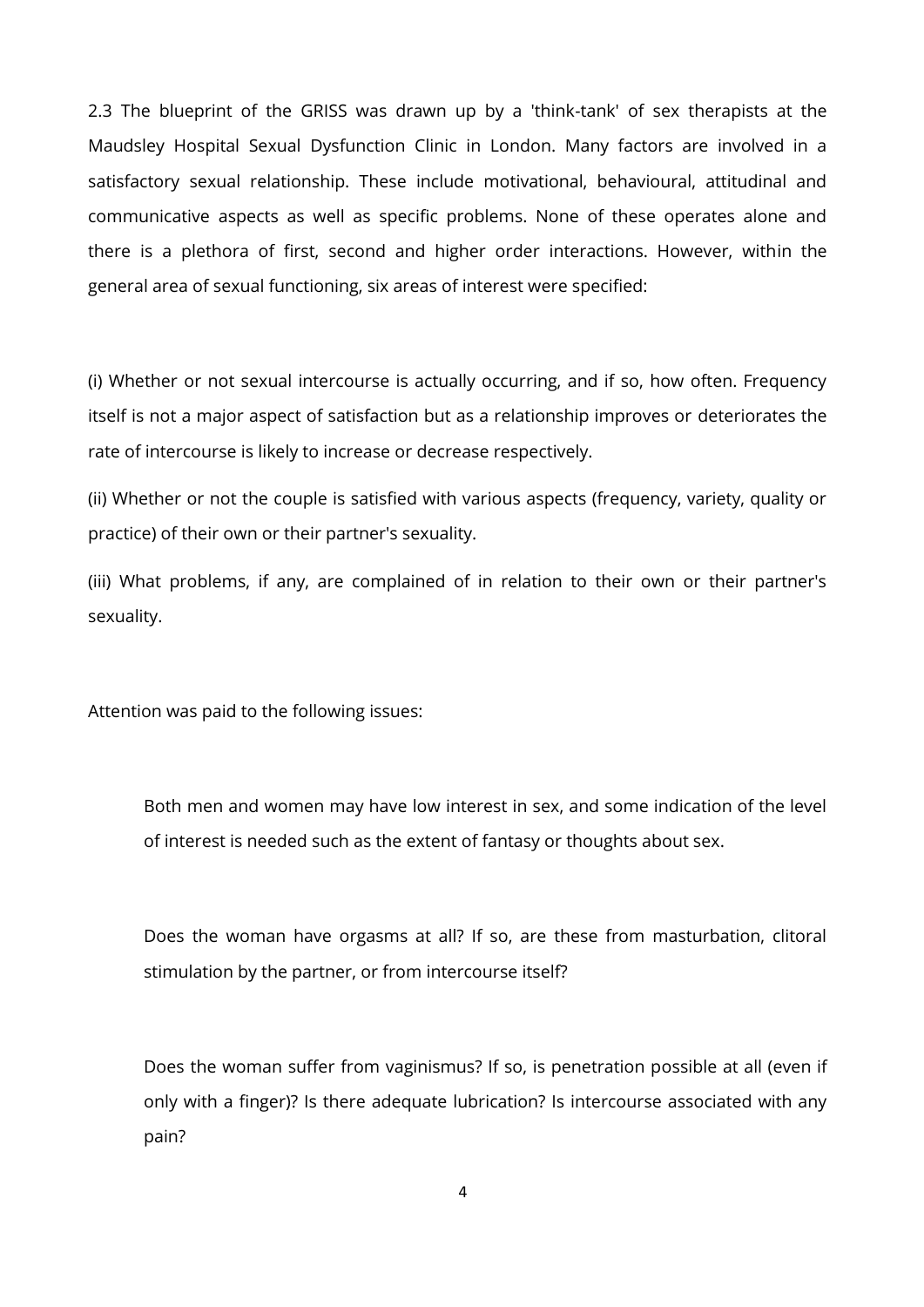Does the man suffer from impotence? If so, how often? Does he get an erection at all and, if so, at what point during sex does it fail?

Does the man ejaculate prematurely? If so, is this before or after entry? What control does he have over the time of his ejaculation?

Are there any other problems, such as pain on ejaculation, delayed ejaculation or no feeling of pleasure during ejaculation?

(iv) What is the extent of embarrassment, anxiety or feelings of disgust about sex for either of the partners?

(v) Are the partners able to communicate with each other about their sexual relationship?

(vi) What is the quality and extent of foreplay in the sexual encounter? At what point during foreplay (kissing, cuddling, touching of genitals, mutual masturbation or oral sex) are problems encountered?

2.4 The pilot version of the GRISS contained 96 items (48 for the man and 48 for the woman) covering the area of the blueprint. Piloting was carried out on 51 client couples at the Maudsley Hospital Sexual Dysfunction Clinic and on 36 non-clinical couples from the University of London where one of the partners was taking a part time course as a mature student. The response rate was 100 per cent for the clinical sample and rather less than 50 per cent for the students. However, the low response rate for the non-clinical group was not seen as problematic for the purposes of item analysis, particularly as it seemed likely that those without problems were more likely to respond and thus provide satisfactory information about their end of the scales.

5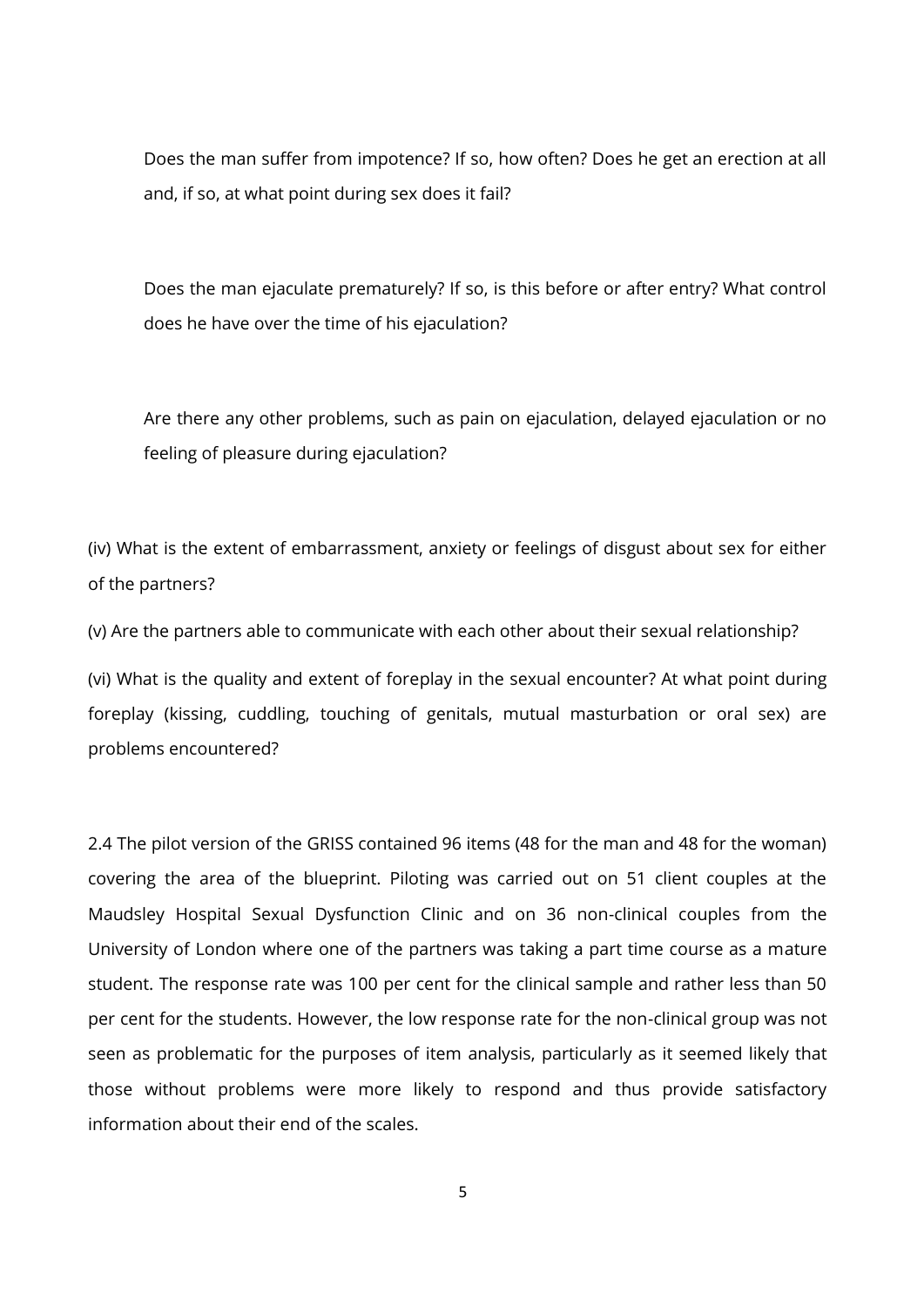The first stage of item analysis aimed to eliminate items with extreme scores or with a large amount of response refusal. Examples of items lost at this stage were:

'Does a vibrator help you reach an orgasm?' (for women).

*Comment*: Many women were not acquainted with vibrators.

'Do you find yourself unable to reach orgasm by stimulating your clitoris in any way when you are alone?'

*Comment*: Many women commented that they didn't masturbate and therefore didn't know. Generally, questions about masturbation generated anxiety and replies were occasionally blank or inconsistent for these items. For this reason they were dropped from the questionnaire. Although it is important to know about masturbation, particularly for the diagnosis of anorgasmia, it is possible to obtain this information indirectly. For example, we can compare responses to 'Do you reach orgasm?' with 'Do you reach orgasm during intercourse?'

'Do you enjoy having your genitals stimulated by your partner's mouth?'

*Comment*: Oral sex did not appear to be very common and, as with masturbation, generated anxiety.

'Do you experience pain on ejaculation?'

C*omment*: A rather rare complaint that is not best assessed by a continuous scale.

The second stage of questionnaire construction involved the identification of stable subscale scores. Promax oblique factor analysis was used to identify subscales in the first instance. The subscale items indicated were then factor analysed separately for each subscale using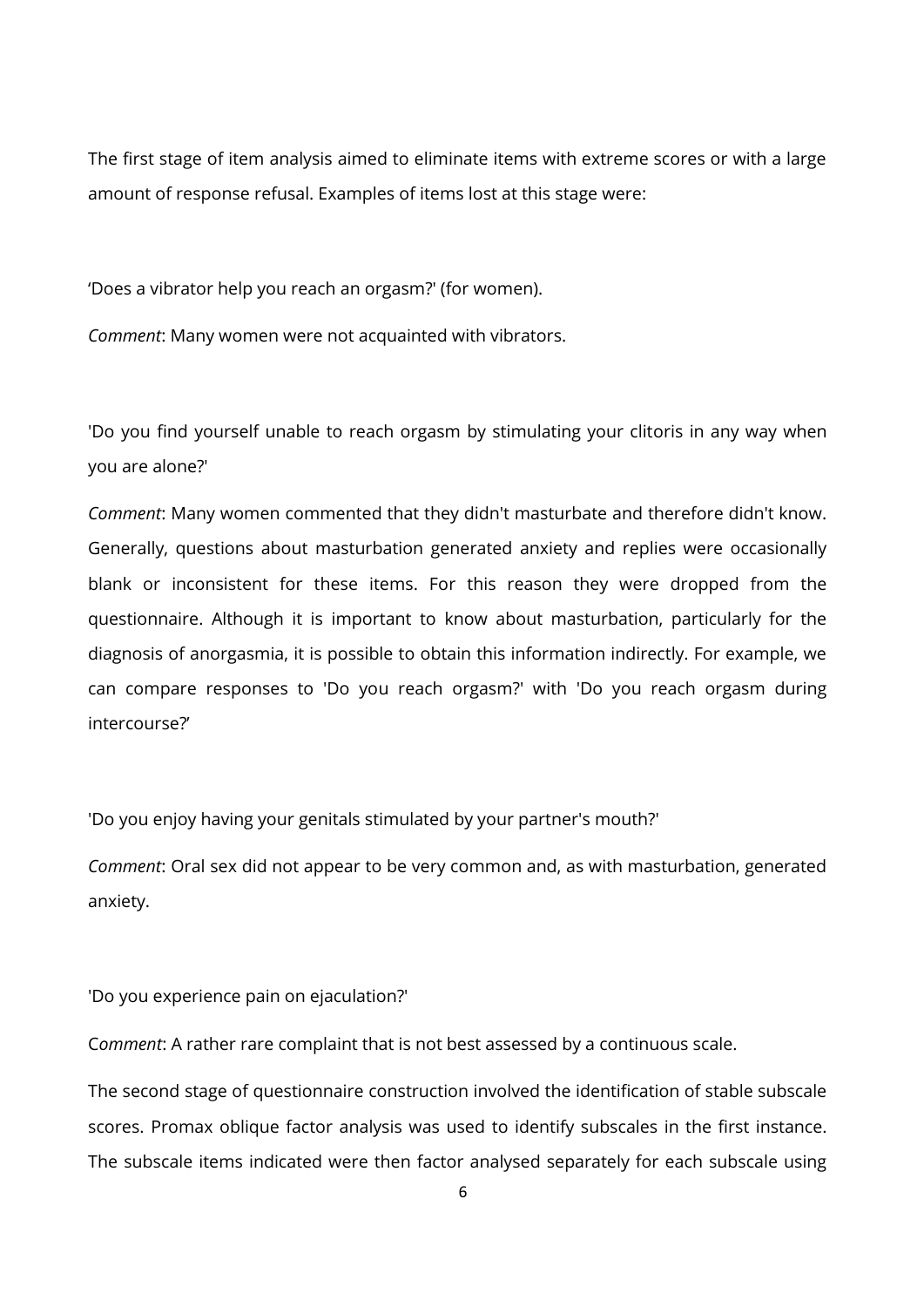varimax orthogonal rotations. Original subscale length varied between five and nine items. The final subscales had four items each, selected according to the following criteria:

- (i) Stability of the factor structure, with a common factor accounting for more than 50 per cent of the variance.
- (ii) An equal number of items (two each) with positive and negative loadings.
- (iii) Content continuity along the full length of the indicated dimensions.
- (iv) Factorial consistency between the clinical and student samples.
- (v) Face validity.

Four of the subscales thus generated concerned the specific problems of anorgasmia, impotence, vaginismus and premature ejaculation. Six subscales gave separate male and female scores for avoidance, dissatisfaction and non-sensuality. The remaining two subscales measured infrequency and non-communication about sex within the couple.

In the third stage, overall scales were sought to describe the state of the couple's sexual relationship. This involved an orthogonal factor analysis of the scored subscales, together with items that had not entered into the subscale construction or that correlated with two or more of the subscales. The factor analysis yielded an orthogonal two-factor solution. This has been replicated on the standardization sample and is similar to the factor analysis of transformed scores shown in Figure 1. A characteristic of this structure is that the direction of the axes is unstable and any of a number of rotations may be meaningful. The rotation chosen for the GRISS gives a separate scale for men and women. Another possibility would have been to rotate this solution through 45 degrees to obtain a couple problem scale with a second rather complicated factor of 'male problem' versus 'female problem' at right angles to it. However, this solution would underestimate the significance of anorgasmia and impotence for the couple as a whole.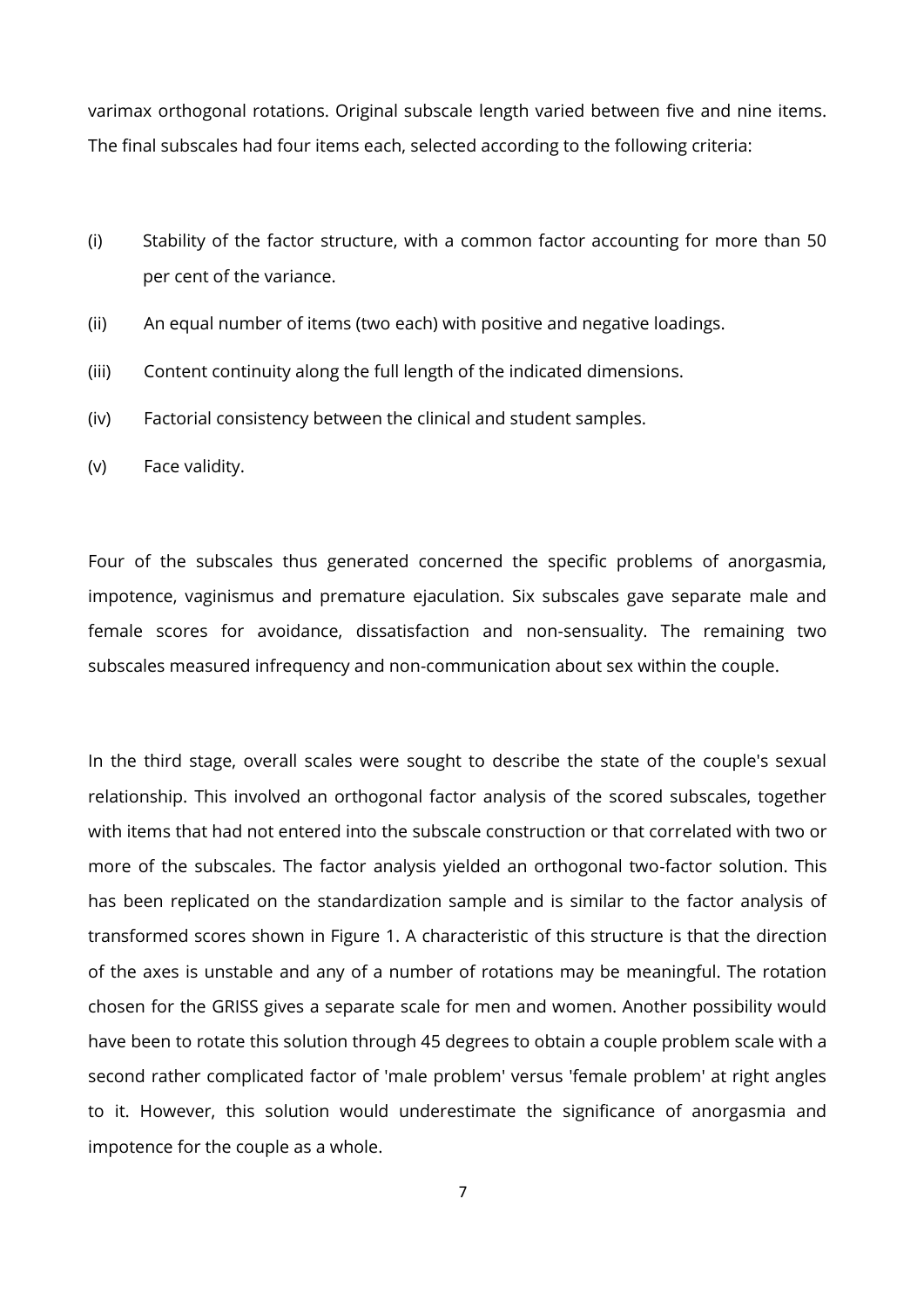Some of the items retained in the questionnaire contributed toward the two main scales but were not included in the subscales. Items dealing with sexual desire generally fell into this category as they had high loadings on the main scale factors. Items that disappeared at the third stage of the analysis, because of low communality, included those dealing with fantasy. These items additionally failed to form a consistent subscale.

Following item analysis, the GRISS comprised 56 items (28 for men and 28 for women). The items are shown on pages 24 and 25.

### 3. The standardization study

3.1 Standardization was based on a sample of 88 sex therapy clients from clinics throughout the United Kingdom. A combination of norm referencing and criterion referencing yielded transformed scales that give a good indication of the existence and severity of any problems.

Transformations are to a pseudostanine scale (from 1 - 9), with a score of 5 or above indicating a problem. Distributions of these transformed scales are approximately normal for the clinical sample, but skewed towards the lower end of the scale to facilitate measurement in non-clinical populations. Additional verification of the scales and subscales for non-clinical samples has been carried out using data from the student sample in the pilot study and a random sample of 59 people attending their family doctor (Golombok et al, 1984).

3.2 As the pilot study involved more than one level of item selection, the structure of the subscales and main scales was replicated for the selected items. The characteristics of the factor analyses were stable across both the pilot and standardization samples.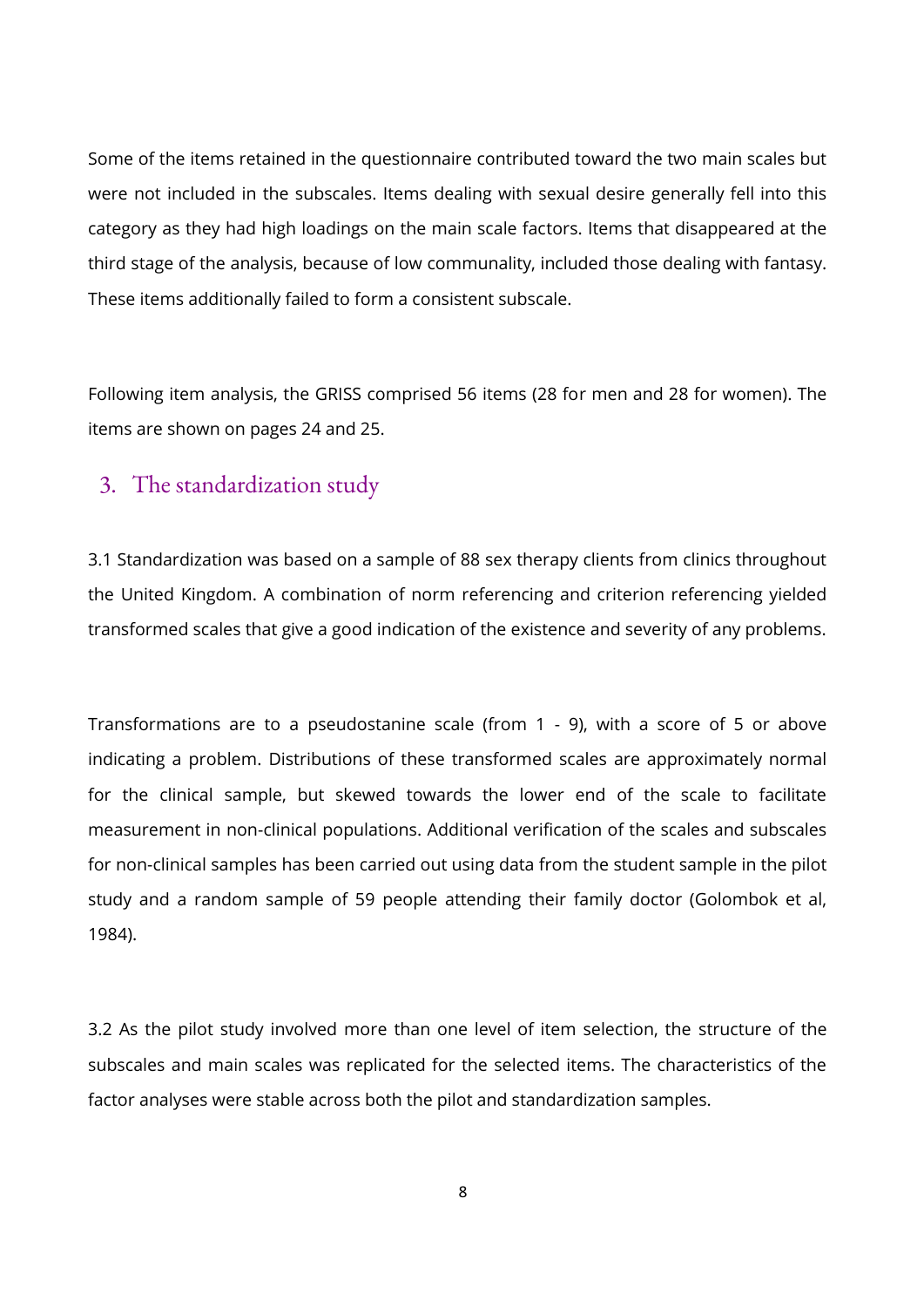3.3 The orthogonal two-factor solution of the factor analysis of the transformed subscales appears in Figure 1. The structure is in agreement with those found with the raw scores from both samples in the pilot study, and with the untransformed data from the standardization study. The spread of subscales between the two factors is worth noting, and can be taken as an indication that, if specific effects are of interest, the subscale scores in addition to the overall scores will be required. This spread is not surprising given the interactive nature of the subject matter. Factor 1 corresponds to the female main scale, and Factor 2 to the male main scale.

#### **Figure 1**

Factor analysis of the transformed sub-scales on the standardization sample (88 clinical couples)

AVF Female avoidance

NSF Female non-sensuality

DISM Male dissatisfaction

ANORG Anorgasmia

DISF Female dissatisfaction

INF Infrequency

NCO Non-communication

VAG Vaginismus

PE Premature ejaculation

AVM Male avoidance

NSM Male non-sensuality

IMP Impotence

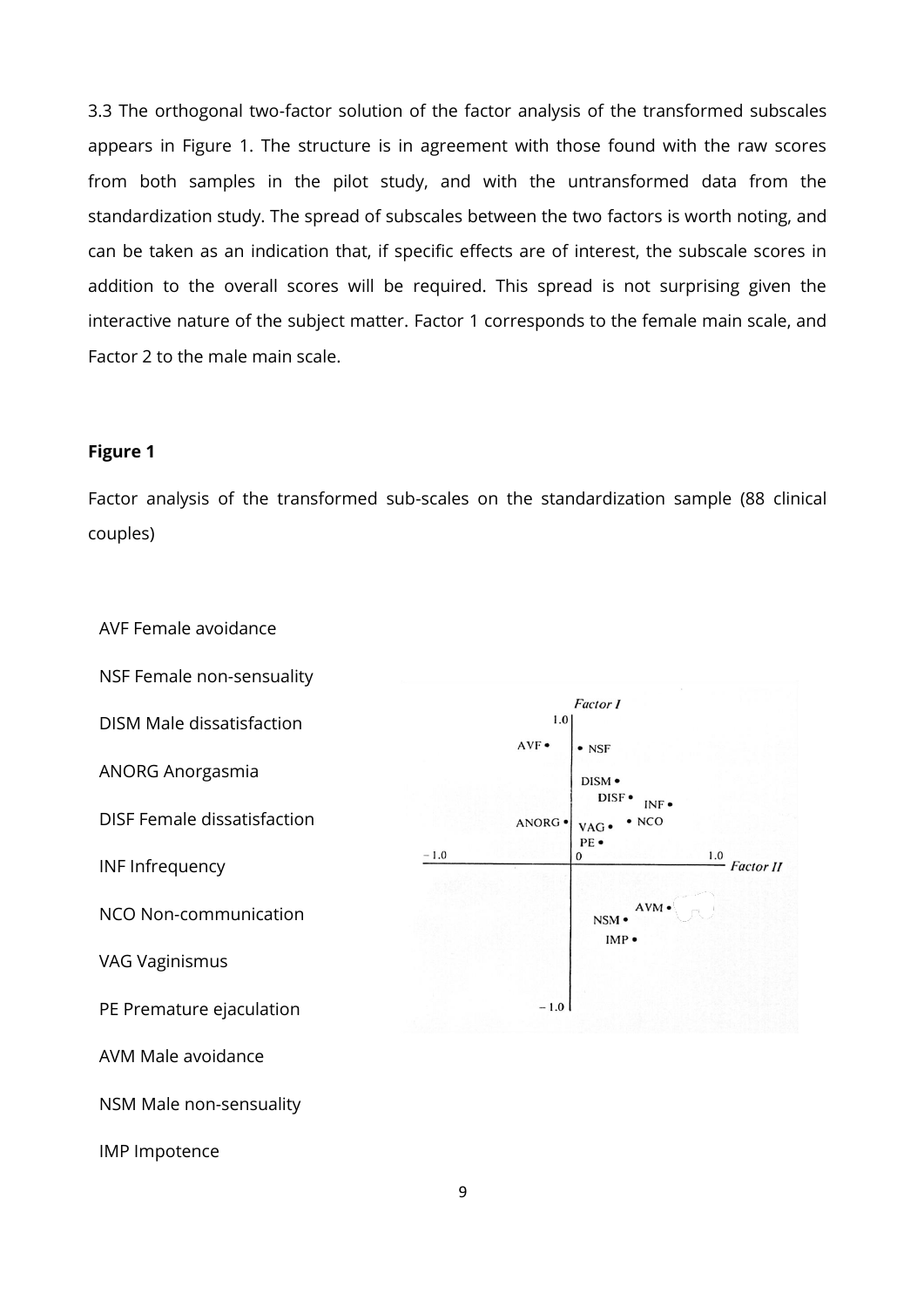3.4 It would be statistically invalid to include the main scales within the same factor analysis as the subscales, as some items are common to both. However, it is instructive to plot the correlations of the subscales with the two main scales (see Figure 2). It can be seen that the pattern is similar to that found for the factor analysis in Figure 1. Differences appear because contributions of the subscales to the main scales are not based on the factor analysis alone, but also on *a priori* considerations of their importance. Thus, for example, premature ejaculation and vaginismus appear more saturated in Figure 2.

#### **Figure 2**

Correlations between the sub-scale scores and the two main scales. The correlation between the two main scales is  $.04$  (N = 88)

AVF Female avoidance

NSF Female non-sensuality

DISM Male dissatisfaction

ANORG Anorgasmia

DISF Female dissatisfaction

INF Infrequency

NCO Non-communication

VAG Vaginismus

PE Premature ejaculation

AVM Male avoidance

NSM Male non-sensuality

IMP Impotence

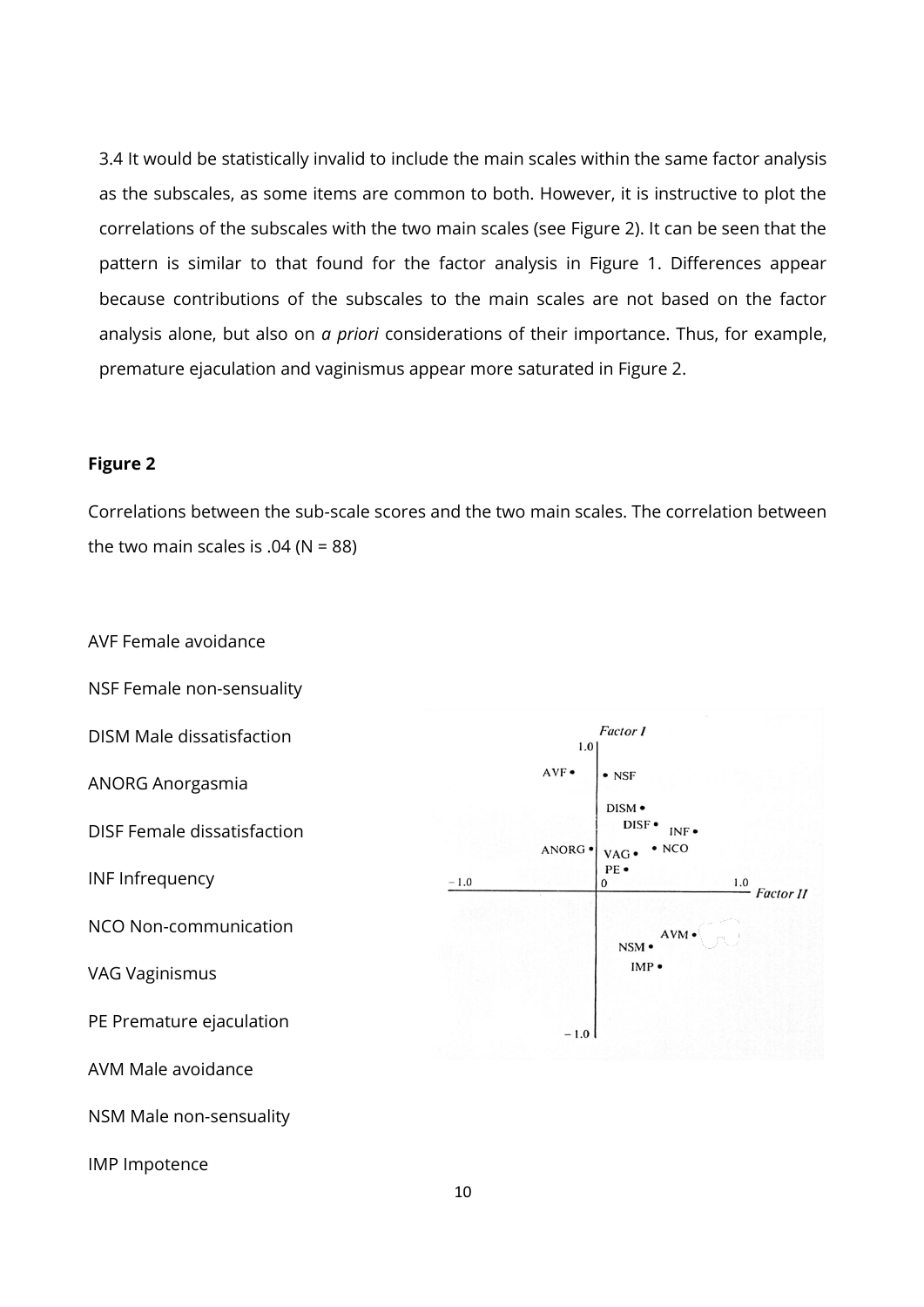The significance of some of the correlations in Figure 2 can be interpreted where subscale and main scale have no items in common. It is interesting to note that impotence is significantly negatively correlated with a female problem (p less than .001). That is, where the woman has no problem the man is more likely to be impotent. Vaginismus, on the other hand, is positively correlated with a problem in the male partner (p less than .05). There is an interesting discrepancy between male and female dissatisfaction. Men appear to be dissatisfied only when their partner has a problem whereas women are equally likely to be dissatisfied with their own performance. Finally, both men and women are less likely to show a problem when their partner is avoiding sex, perhaps indicating that a partner's problems can be a convenient cover-up.

3.5 One major research use of the GRISS will be to look at the correlation of its scales and subscales with extraneous variables. The only external variables included in the standardization study were the partner's age and the length of relationship. It was found that male sexual functioning tends to decrease significantly with the length of the relationship (p less than .001), and somewhat less so with age. Women, on the other hand, tend to become increasingly sexual the older they are, the length of the particular relationship having little special significance. Inspection of the subscale correlations shows that, for men, the effect of the length of the relationship operates to a limited extent on most of the subscales but is highest on the overall scale. Age, however, does have an important specific effect on male impotence, the correlation here being over .5 and thus accounting for more than 25 per cent of the variance. For women, increased age seems to be associated with a decrease in sexual problems, the correlation of age with the main scale being higher than that with any of the subscales.

3.6 Two major requirements of a good psychometric scale are that it should be unidimensional and normally distributed. The dimensionality of all of the scales and subscales used in the GRISS has been developed within the item analysis, and replicated in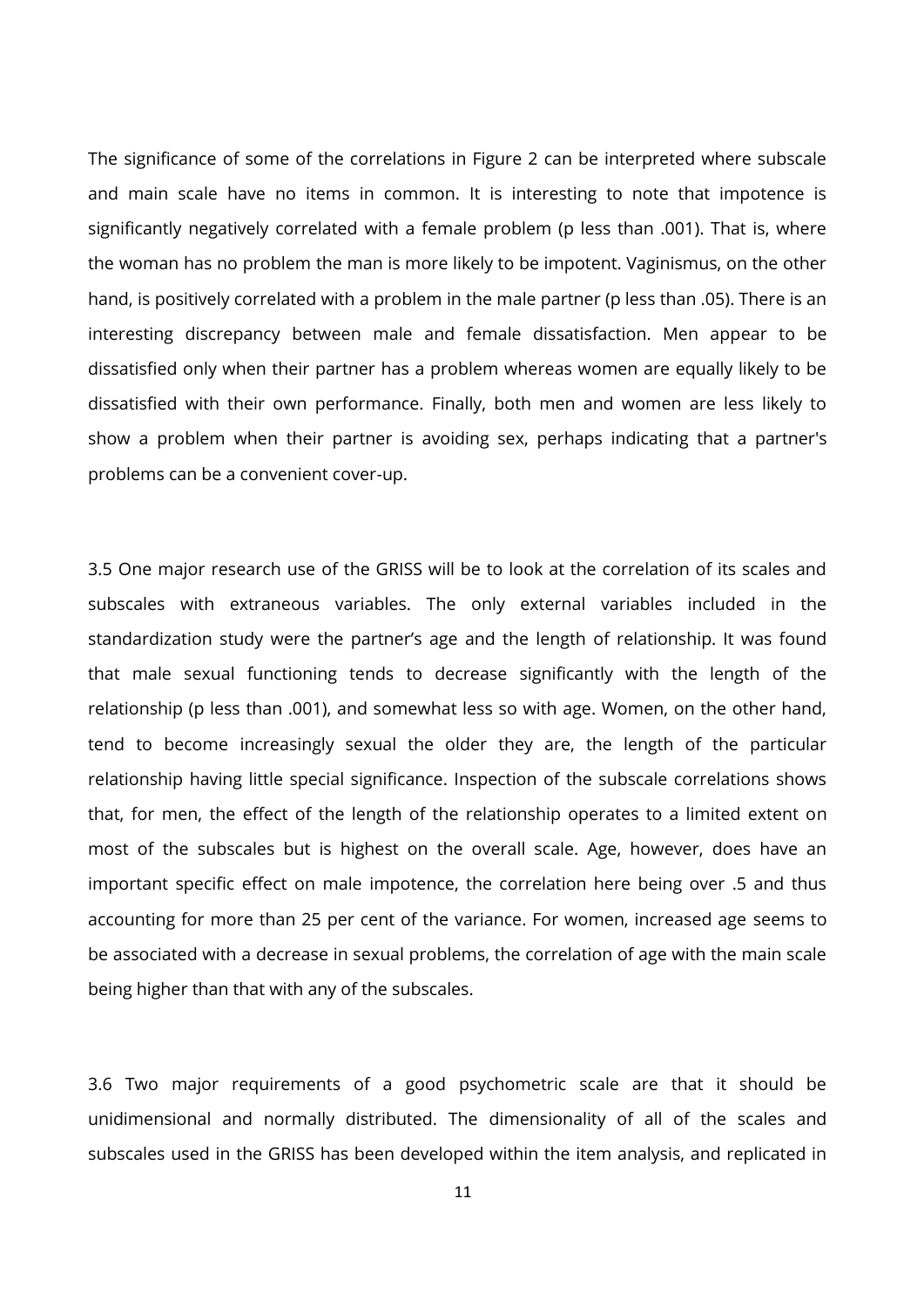the standardization study. Factor analysis has clearly demonstrated that each scale and subscale consists of items that all contribute to unidimensional scales. Further, the scales have been transformed using a combination of techniques which should prevent any problematic deviations from normality in either clinical or population samples.

We might further require the scales and subscales to be linear with respect to each other. Of course, for some subscales linear relationships might not be expected. For example, either extreme of frequency of sexual intercourse could be associated with some degree of impotence for different reasons. However, it is possible to test the overall linearity of the scales and subscales against a background of all the other variables taken together. As the transformed scores are on stanine scales, discriminant function analysis provides a useful technique for doing this. Ideally, taking each variable in turn as the independent variable and the rest as dependent variables, only one significant discriminant function should be produced in each case. This would indicate that at all points in the scale, whether at the lower or the upper end, the scale is consistently measuring the same trait. If the scales were measuring different traits at different points, or if the quality of measurement was different at different points, then this would be indicated by the nature of any further discriminant functions that were found.

The results of this analysis were very satisfactory. The plot of centroid groups against scale points for the main scales appears in Figure 3. All cases produced very significant first discriminant functions, and in only two cases were second discriminants marginally significant. In both of these cases the second function made intuitive sense and did not interfere with any important aspects of the measurement. Ordering of subscale points was linear, showing only occasional non-significant discrepancies.

12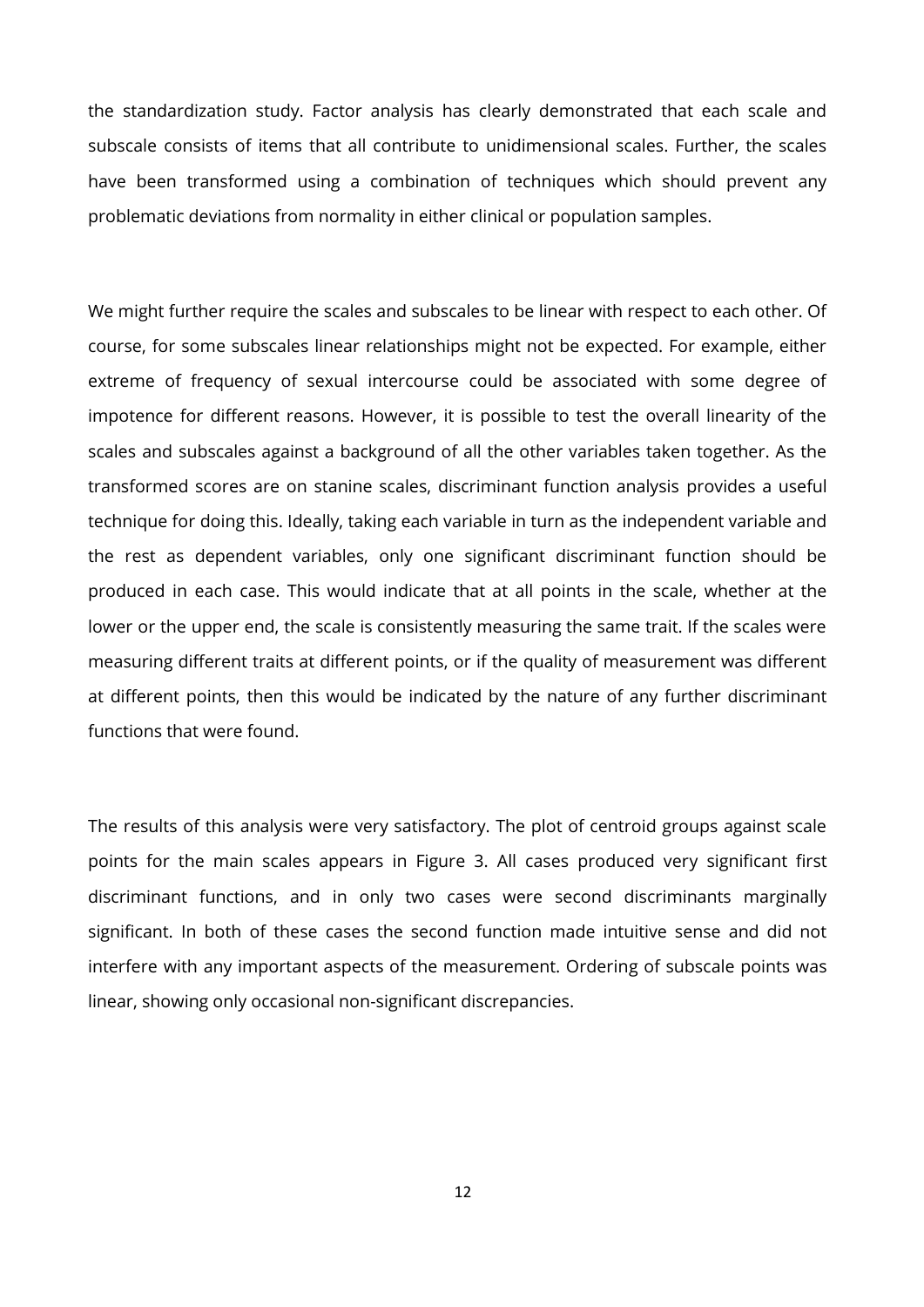### **Figure 3**

Discriminant function analysis for the main scales. Discrimination is between the nine transformed scale points. Discriminating variables are the subscale scores.

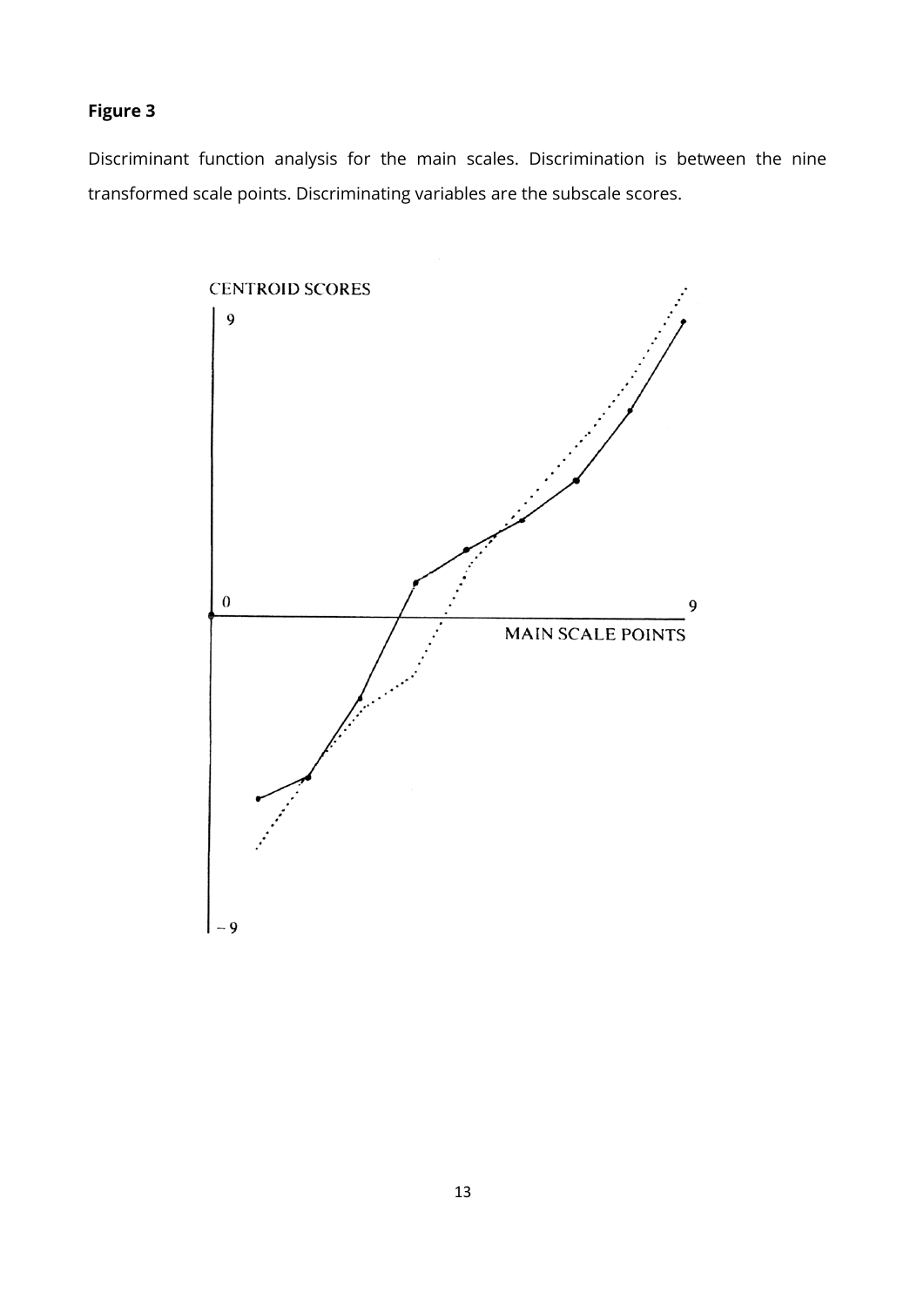### 4. Reliability

4.1 For the standardisation study the split-half reliabilities of the main scales were found to be high, .94 and .87 for the female and the male scales respectively. The reliabilities of the subscales are given a minimum value by the internal consistencies, which were obtained from the factor analysis of the items in the standardization sample (square root of % variance for the first factor of each subscale). The values obtained are high for scales with this number of items, averaging .74, and ranging between .61 for non-communication and .83 for anorgasmia (see Table 1). Test - retest reliabilities were calculated for pre- and posttherapy data on 41 clinical couples, 20 of whom had marital therapy (Bennun et al., 1985), and 21 sex therapy. Both of these groups showed significant changes with therapy, so that the figures obtained were underestimates. The values obtained were .76 for the male scale, and .65 for the female scale. Subscale test - retest reliabilities ranged from .47 for female dissatisfaction to .84 for premature ejaculation, and averaged at .65 (see Table 1).

Further evidence of reliability, this time in the United States, was obtained in 2001 from a sample of 127 couples who attended the Sexual Dysfunction Clinic at John Hopkins University, Baltimore (Osborne et al, 2001). For this sample the split-half reliabilities for the male and female overall scales were 0.92 and 0.92 respectively. Internal consistencies for the subscales were also calculated for the John Hopkins data. These are given in Table 1.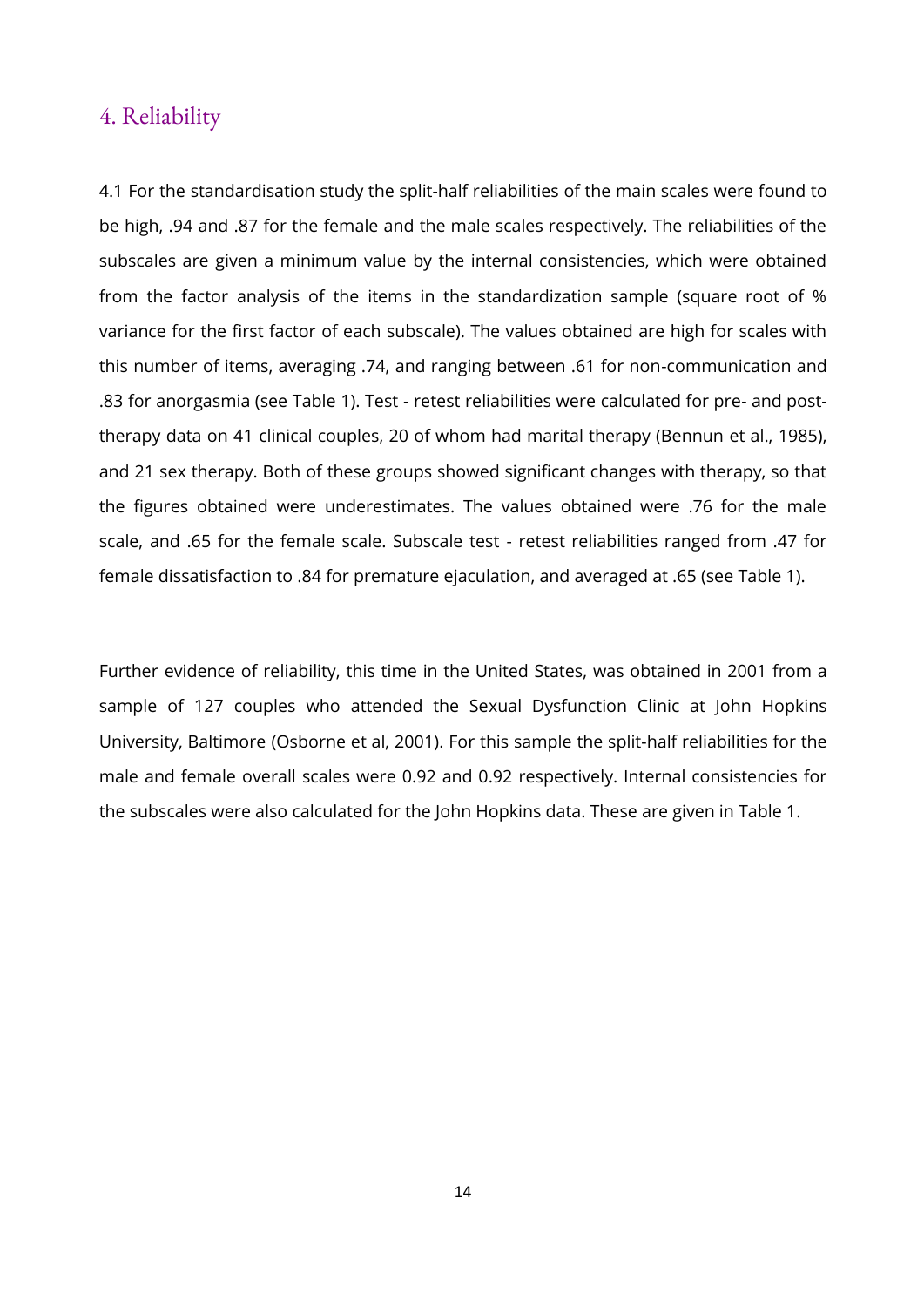#### **Table 1**

#### Reliability of the GRISS subscales

| Type                   | <b>Internal</b>       | <b>Internal</b> | Test - retest         |
|------------------------|-----------------------|-----------------|-----------------------|
|                        | Consistency           | Consistency     | Reliability           |
| Sample                 | Maudsley <sup>1</sup> | John Hopkins    | Maudsley <sup>1</sup> |
| Location               | London, UK            | Baltimore, USA  | London, UK            |
| Year                   | 1984                  | 2001            | 1978                  |
| Sample Size            | 88                    | 127             | 41                    |
|                        |                       |                 |                       |
| <b>Subscale</b>        |                       |                 |                       |
| Impotence              | 0.78                  | 0.86            | 0.79                  |
| Premature ejaculation  | 0.78                  | 0.84            | 0.84                  |
| Male non-sensuality    | 0.69                  | 0.70            | 0.57                  |
| Male avoidance         | 0.76                  | 0.74            | 0.64                  |
| Male dissatisfaction   | 0.69                  | 0.69            | 0.61                  |
| Infrequency            | 0.79                  | 0.79            | 0.66                  |
| Non-communication      | 0.61                  | 0.69            | 0.52                  |
| Female dissatisfaction | 0.64                  | 0.64            | 0.47                  |
| Female avoidance       | 0.82                  | 0.86            | 0.62                  |
| Female non-sensuality  | 0.78                  | 0.70            | 0.61                  |
| Vaginismus             | 0.73                  | 0.81            | 0.82                  |
| Anorgasmia             | 0.83                  | 0.85            | 0.61                  |

*1* For the Maudsley Hospital sample the internal consistencies of the subscales were calculated as square root variance of the first factor for each subscale in the 88-subject standardization sample, and estimated test - retest reliability was calculated from the prepost treatment correlations (this is an underestimate as there was significant improvement overall during therapy).

15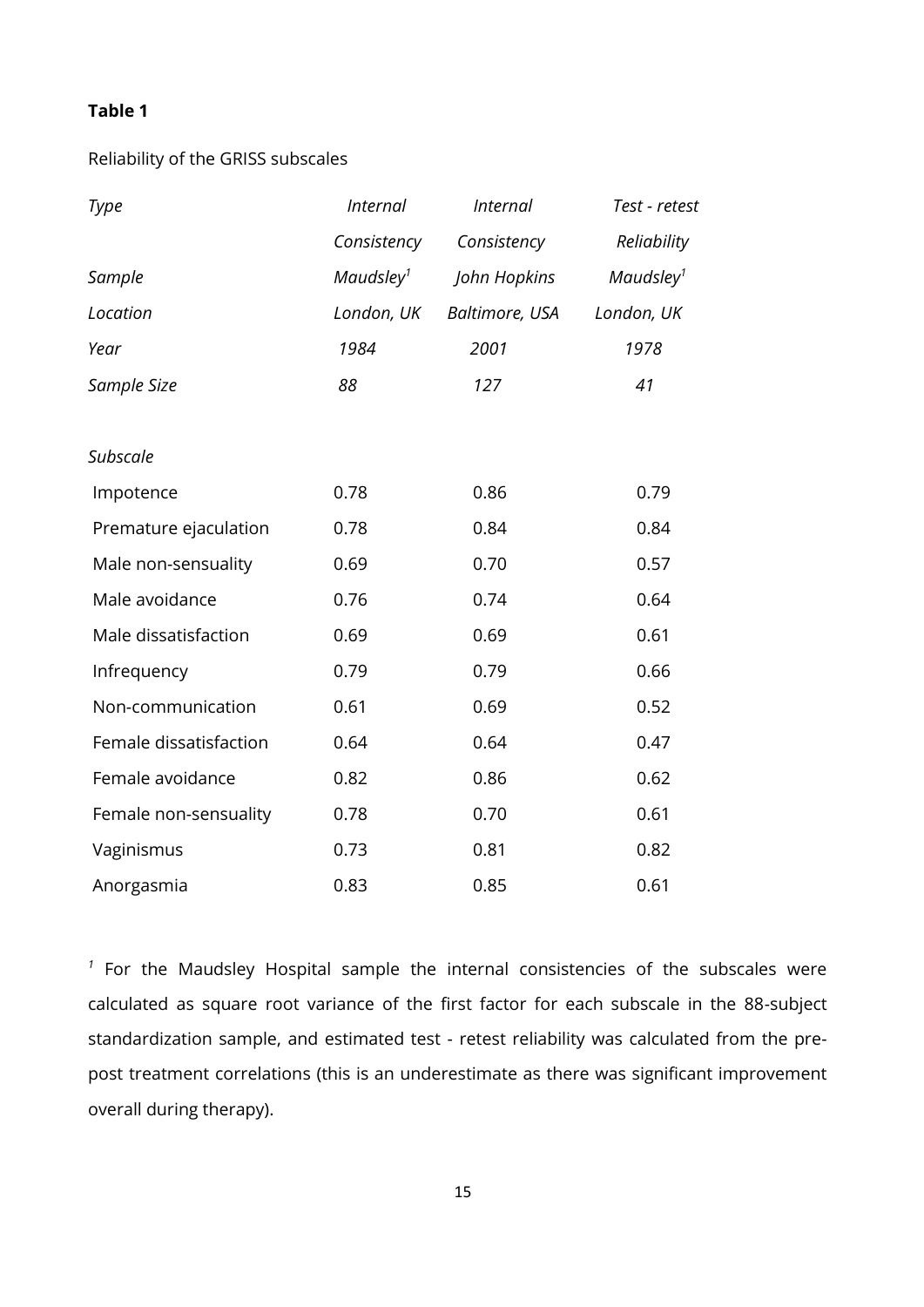### 5. Validity

5.1 Using data derived from 68 men and 63 women, of whom 62 were couples, at sexual dysfunction clinics throughout the United Kingdom, therapists completed validation questionnaires in which they were asked to define the severity and nature of any sexual problems for men and women separately. Twenty-four men were diagnosed as impotent, 19 as having premature ejaculation, 15 as having low interest in sex and 10 as having other problems. There was some overlap between the categories, with 3 of the men having both premature ejaculation and impotence, and 8 having both impotence and low interest in sex. Those with other problems were subdivided into 5 with delayed ejaculation, 1 with lack of sex education, 1 with fear of sex, 1 with difficulty in showing affection, 1 with relationship problems resulting from his interest in cross dressing, and one with impotence that was considered to be physiologically based. The remaining men had no problem but accompanied a dysfunctional partner. Fourteen of the women were diagnosed as anorgasmic, 26 as having low interest in sex, 5 as having vaginismus, and 6 as having other problems. Nine of the women with anorgasmia also had low interest in sex. In the 'other problems' category were 2 women with lack of sex education, 1 with anxiety about sex, 1 with preoccupation about her husband's cross-dressing, and 1 who was unhappy about her husband's interest in watching her make love to other men. The remaining women had no problem but accompanied dysfunctional partners.

5.2 Those subjects (N = 42 for women, N = 57 for men) in the clinical group who had been diagnosed as having a problem were compared with a control group of 59 subjects (29 men and 30 women) taken from a random sample of General Practitioner attendees (Golombok et al., 1984). Both the overall female scale (point biserial  $r = .63$ ,  $p < .001$ ) and the overall male scale (point biserial r = .37, p <.005) were found to discriminate between the clinical and nonclinical groups. Only 4 female clinical subjects scored lower than the mean for the control group. Of these, 3 had specific difficulties coping with their partner's cross-dressing, delayed ejaculation and anger about premature ejaculation, respectively. Fourteen of the men had scores less than the mean for the control group. Of these, 5 had severely dysfunctional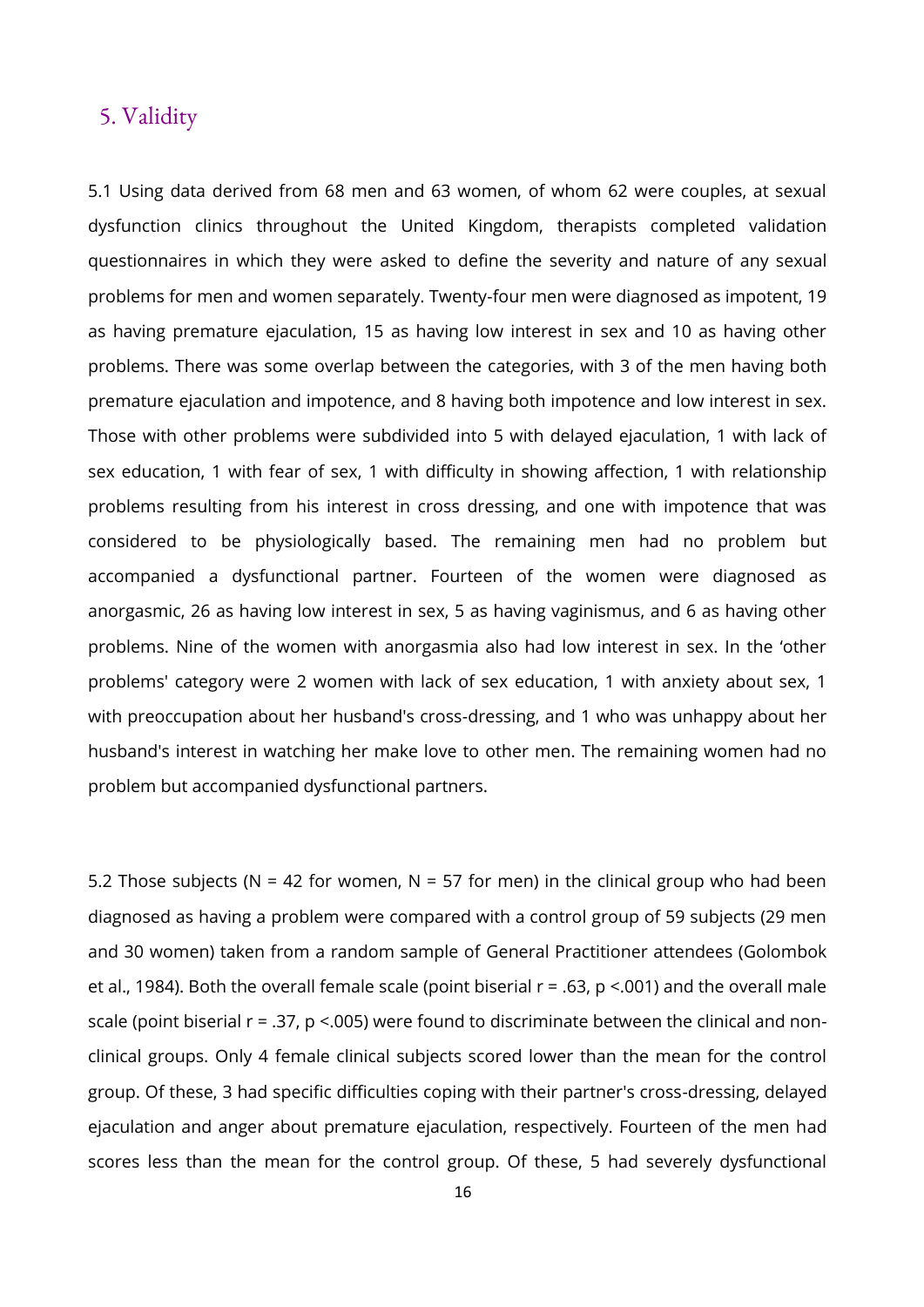partners, 3 had quite severe premature ejaculation (which is known from the factor analysis to have a relatively small loading on the male scale), and 3 had delayed ejaculation.

5.3. The specific dysfunctional groups as diagnosed by the therapists (impotence, premature ejaculation, vaginismus and anorgasmia) were also compared with the General Practice control group. All clinical groups differed from the control group on their target subscale. For impotence (t = 7.55,  $p$  <.001), none of the clinical group scored lower than the mean for the control group. For premature ejaculation (t = 5.37, p <.001), only 1 clinical subject scored lower than the mean for the control group. In this case the subject had a severely dysfunctional partner. For anorgasmia ( $t = 3.46$ ,  $p < .005$ ), 3 clinical subjects scored less than the mean for the control group. None of these three was having sexual intercourse with their partner. For vaginismus, the 5 women so diagnosed all obtained higher scores on the vaginismus subscale than any of the control subjects.

T-test comparisons were also carried out between the two groups for the eight subscales that did not measure specific dysfunction. Infrequency, male and female dissatisfaction and female avoidance were all significant at the .001 level, while female nonsensuality was significant at the .005 level. Non-communication, male non-sensuality and male avoidance were not significantly different between the two groups. Male avoidance attained the 0.025 level of significance, however, in a comparison between the 15 men diagnosed as having low interest in sex and the control group.

5.4 A further measure of validity was obtained by correlating the therapists' ratings of severity of problems (ranging from  $0 = no$  problem,  $1 =$  slight problem,  $2 =$  moderate problem to 3 = severe problem) with the overall male and female scales. These were  $r = .56$ (N = 63, p <.001) for women and r = .53 (N = 68, p <.001) for men, which were good for an instrument of this type.

5.5 Follow-up validation of the main scales against therapists' estimates of improvement during therapy was carried out for 30 clinical couples after their fifth sex therapy session. The therapists, who were "blind" to the GRISS results, rated both the man and the woman separately on a five-point scale ranging from '0: improved a great deal' through '1: improved moderately', '2: slightly improved', '3: not improved at all' to '4: got worse'. For men, the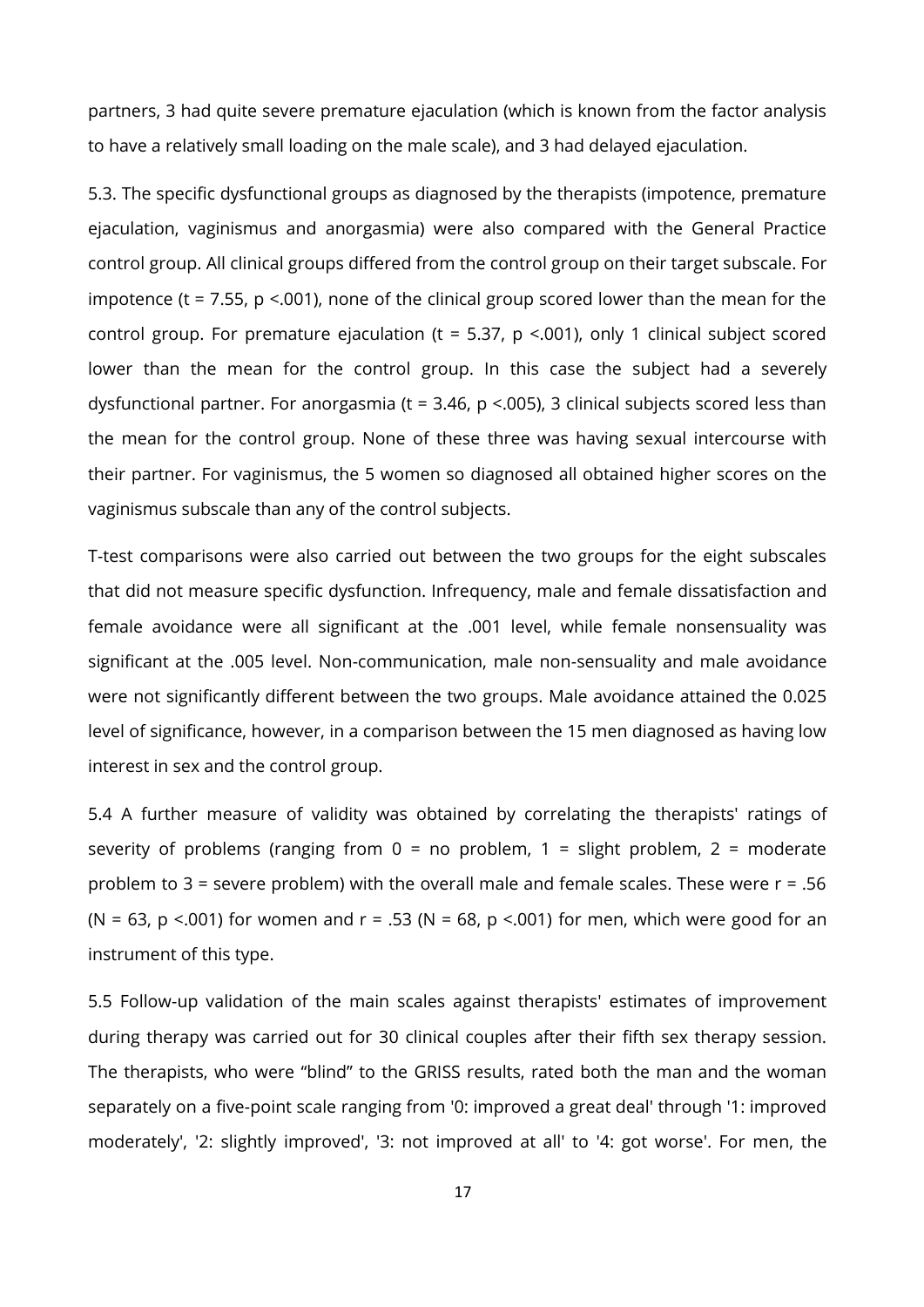correlation between the therapists' ratings of improvement and change in the main male score was .54 (p <.005). For women, the equivalent correlation was .43 (p <.02).

5.6 Data were analysed from 127 couples at the Sexual Dysfunction Clinic at Johns Hopkins University in the United States (Osborne et al, 2001). No data were received from the partners of 2 men and 1 woman, so the sample of complete couples was 124. The mean age of the men in the sample was 45.43 years (s.d. = 12.36 years, ranged between 21 and 74 years). The mean age of the women was 42.49 years (s.d. = 11.32 years, ranged between 21 and 70 years). Respondents in the sample were diagnosed according to DSM-IV-TR criteria. These, together with the frequencies of the diagnoses in the sample, are given in Table 2. These categories are not mutually exclusive.

#### **Table 2**

DSM-IV-TR diagnoses and their frequencies for a sample of 127 sex therapy couples at the Sexual Dysfunction Clinic at John Hopkins University

| Men                                                |    | N              | GRISS Scale <sup>1</sup>  |
|----------------------------------------------------|----|----------------|---------------------------|
| 302.70: Sexual Dysfunction not otherwise specified |    | 1              |                           |
| 302.71: Hypoactive Sexual Desire Disorder          |    | 11             | Male Non-Sensuality       |
| 302.72: Male Erectile Disorder                     |    | 37             | Impotence                 |
| 302.74: Male Orgasmic Disorder                     |    | $\overline{2}$ |                           |
| 302:75: Premature Ejaculation                      |    | 17             | Premature Ejaculation     |
| 302.76:Dyspareunia                                 | 2  |                |                           |
| 302.79: Sexual Aversion Disorder                   | 4  |                | Male Avoidance            |
| Any of the above                                   | 61 |                | <b>Overall Male Scale</b> |

#### **Women**

| 302.70: Sexual Dysfunction not otherwise specified 2 |     | -                        |
|------------------------------------------------------|-----|--------------------------|
| 302.71: Hypoactive Sexual Desire Disorder            | 16. | Female Non-Sensuality    |
| 302.72: Female Sexual Arousal Disorder               |     | $\overline{\phantom{0}}$ |

18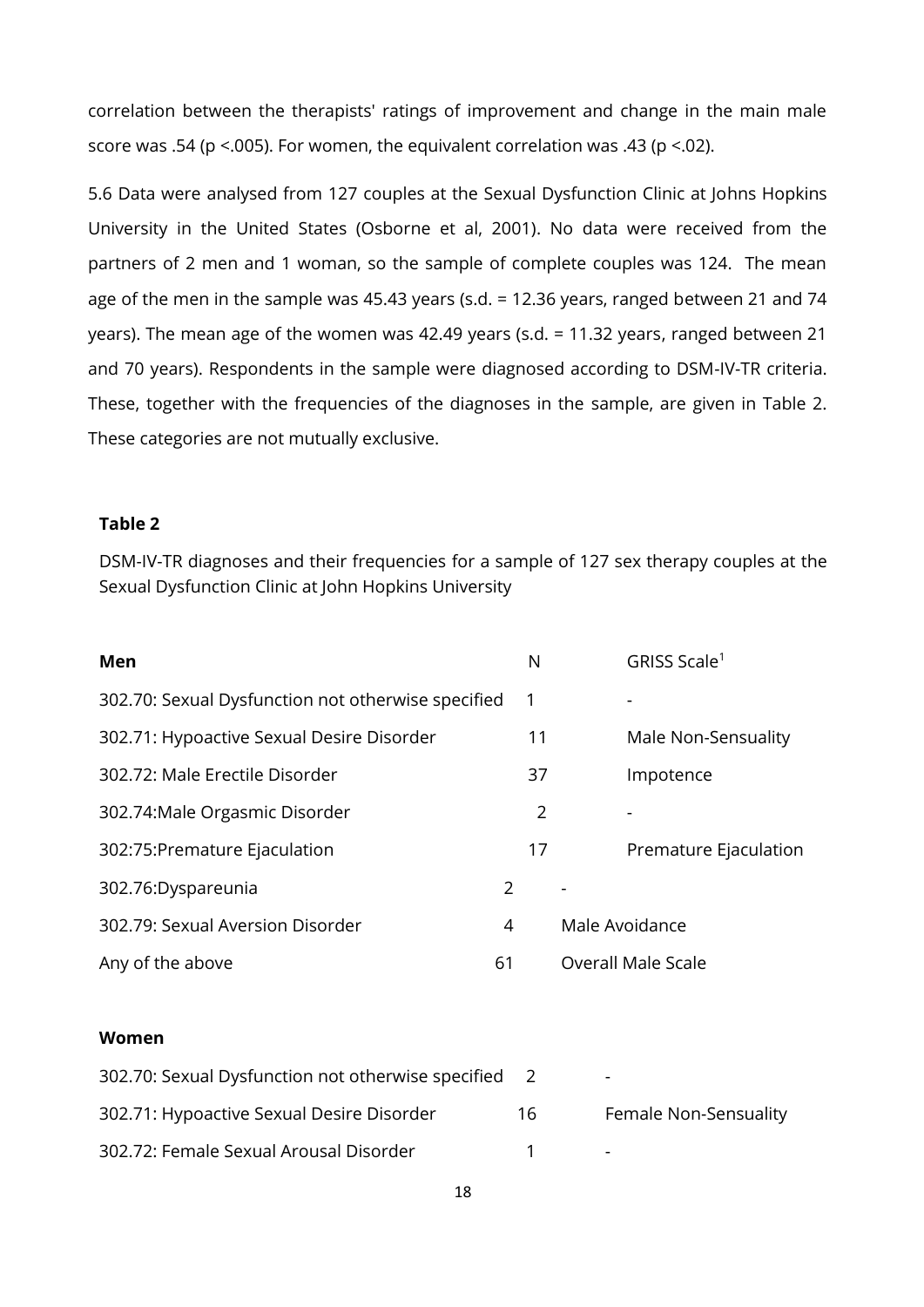| 302.73: Female Orgasmic Disorder | 8  | Anorgasmia                  |
|----------------------------------|----|-----------------------------|
| 302.76: Dyspareunia              | 6  | Vaginismus                  |
| 302.79: Sexual Aversion Disorder | 6  | Female Avoidance            |
| 306.51: Vaginismus               | 4  | Vaginismus                  |
| Any of the above                 | 35 | <b>Overall Female Scale</b> |

 $1$  The GRISS Scale is only given where there are at least 4 persons in the sample who have received the diagnosis.

The overall Male and Female GRISS scores were examined for those who had a diagnosis of sexual dysfunction and those who did not. Of the 126 men in the sample, 61 had a diagnosis for a sexual dysfunction while 65 did not. The point-biserial correlation between diagnosis (or not) of a male dysfunction and the GRISS Male Score was 0.26 (p<.006). Of the 125 women in the sample, 35 had a diagnosis for a sexual dysfunction while 90 did not. The point-biserial correlation between diagnosis (or not) of a female dysfunction and the GRISS Female Score was 0.41 (p<.001).

5.7 The subscales of the GRISS also received further validation from the sample at John Hopkins University. Table 2 shows the expected relationship between the DSM-IV diagnoses and the GRISS sub-cales. Tables 3 and 4 show the point-biserial correlations between the GRISS subscales and the specified diagnoses.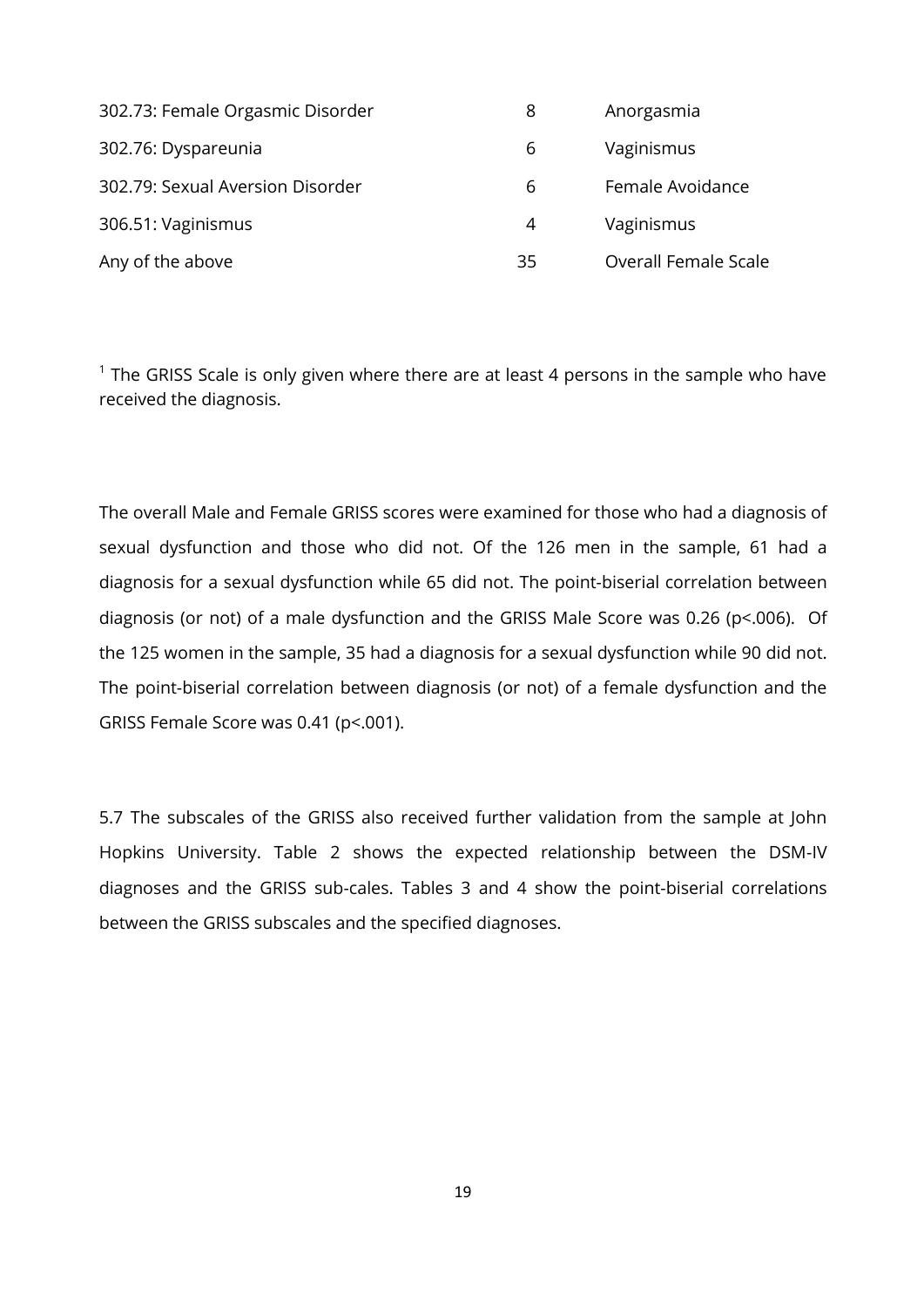#### **Table 3**

Point-Biserial correlations between the GRISS subsclaes and diagnoses of female sexual dysfunction in 127 women attending the Sexual Dysfunction clinic at John Hopkins University (the presence of a diagnosis was rated as '1', and the absense of a diagnosis was rated as '0').

| <b>GRISS subscale</b>         |          | Hypoactive      |          | Orgasmic   | Dyspareunia |         | Sexual Vaginismus |         |
|-------------------------------|----------|-----------------|----------|------------|-------------|---------|-------------------|---------|
|                               |          | Sexual Disorder |          | Aversion   |             |         |                   |         |
|                               | Desire   |                 |          | Disorder   |             |         |                   |         |
|                               | Disorder |                 |          |            |             |         |                   |         |
|                               |          |                 |          |            |             |         |                   |         |
| Number with this condition 16 |          |                 |          | 8          | 6           | 6       | 4                 |         |
|                               |          |                 |          |            |             |         |                   |         |
| Impotence                     |          |                 | $-16$    | $-18*$     | $-.10$      | $-12$   | $-.11$            |         |
| Premature Ejaculation         |          |                 | $-18*$   | $-.02$     | .01         | .06     | .02               |         |
| Male Non-Sensuality           |          |                 | $-0.06$  | $-0.16$    | .01         | $-13$   | .00               |         |
| Male Avoidance                |          |                 | $-.21**$ | $-.28**$   | $-.08$      | $-0.06$ | $-13$             |         |
| <b>Male Dissatisfaction</b>   |          |                 | .13      | .01        | $-.10$      | .11     | $-0.06$           |         |
| Male Infrequency              |          |                 | .10      | $-0.33***$ | $-.04$      | .04     | $-0.16$           |         |
| Male Non-Communication        |          |                 | $-.11$   | $-.27**$   | .00         | .07     | .01               |         |
|                               |          |                 |          |            |             |         |                   |         |
| Female Non-Communication      |          |                 |          | .15        | $-.03$      | $-0.03$ | .15               | $-0.08$ |
| Female Infrequency            |          |                 | .09      | $-0.31***$ | .03         | .03     | $-0.08$           |         |
| Female Non-Sensuality         |          |                 | $.19*$   | $.20*$     | $-.04$      | .16     | .00               |         |
| Female Avoidance              |          |                 | .12      | .10        | .08         | $.19*$  | .09               |         |
| Female Dissatisfaction        |          |                 | $-.10$   | $-0.09$    | $-19*$      | .10     | $-17$             |         |
| Vaginismus                    |          |                 | .01      | .05        | $.28**$     | .06     | $.32***$          |         |
| Anorgasmia                    |          |                 | .16      | $.48***$   | $-.04$      | .11     | $-.01$            |         |

Note:  $* = <.05$ ,  $** = <.01$ ,  $*** = <.001$ , Hypothesised relationships appear in bold.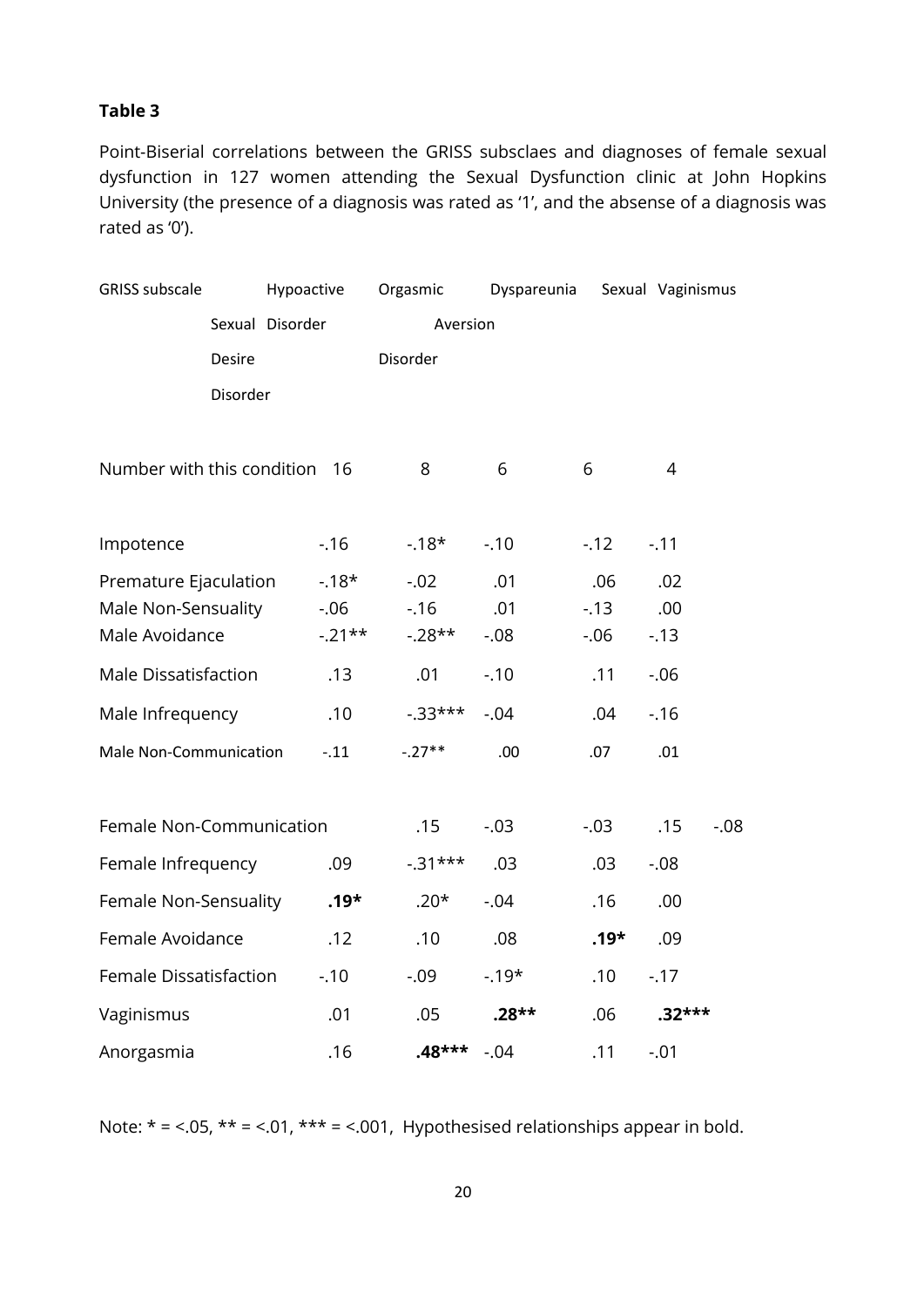#### **Table 4**

Point-Biserial correlations between the GRISS subsclaes and diagnoses of male sexual dysfunction in 127 women attending the Sexual Dysfunction clinic at John Hopkins University (the presence of a diagnosis was rated as '1', and the absense of a diagnosis was rated as '0').

#### **Table 4 Male diagnoses**

| <b>GRISS subscale</b>                               | Hypoactive                |                 | Erectile            | Premature       | Sexual |
|-----------------------------------------------------|---------------------------|-----------------|---------------------|-----------------|--------|
|                                                     | Sexual<br>Disorder        |                 | EjaculationAversion |                 |        |
|                                                     | <b>Desire</b><br>Disorder |                 |                     | <b>Disorder</b> |        |
| Number with this condition                          | 11                        | 37              | 17                  | $\overline{4}$  |        |
| Impotence                                           | .09                       | $.53***$        | $-0.06$             | .04             |        |
| <b>Premature Ejaculation</b><br>Male Non-Sensuality | $-.04$<br>.02             | $.25***$<br>.06 | $.36***$<br>$-.11$  | $-.02$<br>.04   |        |
| Male Avoidance                                      | .12                       | $.18*$          | .04                 | $.20*$          |        |
| Male Dissatisfaction                                | $-14$                     | $-.05$          | .05                 | $-0.04$         |        |
| Male Infrequency<br>Male Non-Communication          | .09<br>$-.03$             | $-.03$<br>.00   | $-0.06$<br>$-.07$   | .06<br>.07      |        |
| Female Non-Communication-.07                        |                           | $-.03$          | .05                 | $-12$           |        |
| Female Infrequency                                  | .01                       | .05             | $-12$               | .09             |        |
| Female Non-Sensuality                               | $-0.09$                   | $-.05$          | .02                 | .00             |        |
| Female Avoidance                                    | $-.11$                    | $-.10$          | .14                 | $-0.13$         |        |
| Female Dissatisfaction                              | $-.02$                    | $.18*$          | $.23**$             | .05             |        |
| Vaginismus                                          | .04                       | $-.20*$         | $-.04$              | $-.02$          |        |
| Anorgasmia                                          | $-.10$                    | $-14*$          | .14                 | $-0.16$         |        |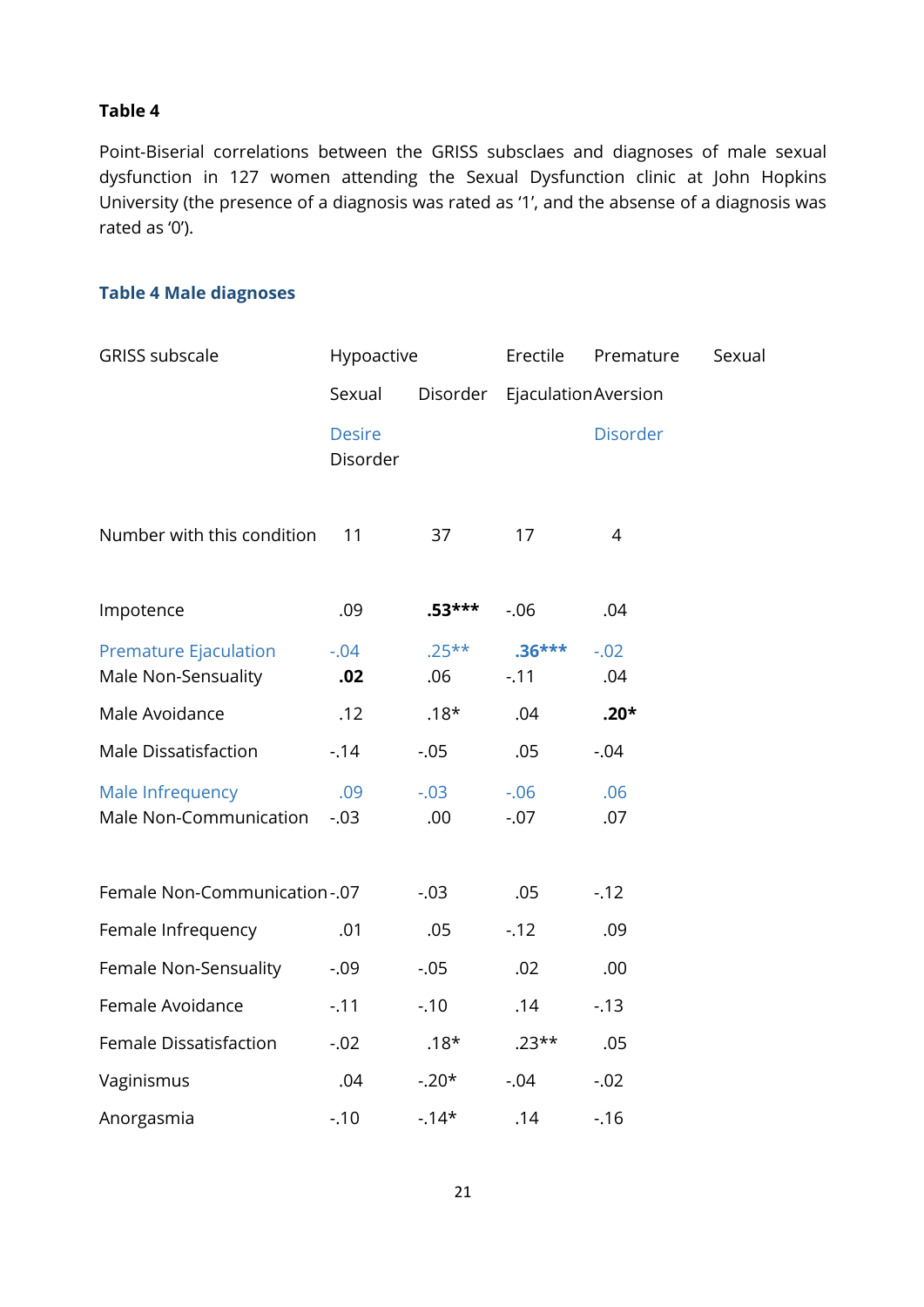Note:  $* = 5.05$ ,  $** = 5.01$ ,  $*** = 5.001$ . Hypothesised relationships appear in bold.

It can be seen that, apart from the correlation between the Male Non-Sensuality subscale and the diagnosis of Male Hypoactive Sexual Desire Disorder, all the validation correlations are significant at or beyond the .05 level

Data from the John Hopkins study were also used to calculate the Sensitivity and Specificity of the GRISS subscales with respect to the DSM-IV-TR diagnoses. The results are given in Table 5. All the results for cases where four or more patients received the diagnosis were statistically significant with the exception of Male Hypoactive sexual Desire Disorder. However, there are several reasons why we may begin to doubt whether this analysis presents a complete picture. Firstly, a set of t-tests comparing those with a diagnosis of Hypoactive Sexual Desire with those without for all GRISS items shows none to be significant, even where it might be considered to be a minimal expectation. For example the item "Do you feel uninterested in sex?" fails completely to distinguish between the two groups (Chi-Square = 1.66, n.s.). Second, a stepwise regression in which the best predictors of Hypoactive Sexual Desire are obtained from the GRISS subscales suggests that the only combination of scores that can significantly predict this diagnosis are a combination of high infrequency and low dissatisfaction. F = 3.89, p <.02, R = .25, male dissatisfaction  $p \le 01$ , male infrequency  $p < .05$ ). Perhaps more work needs to be done on the manner in which Sexual Desire Disorders in men are diagnosed.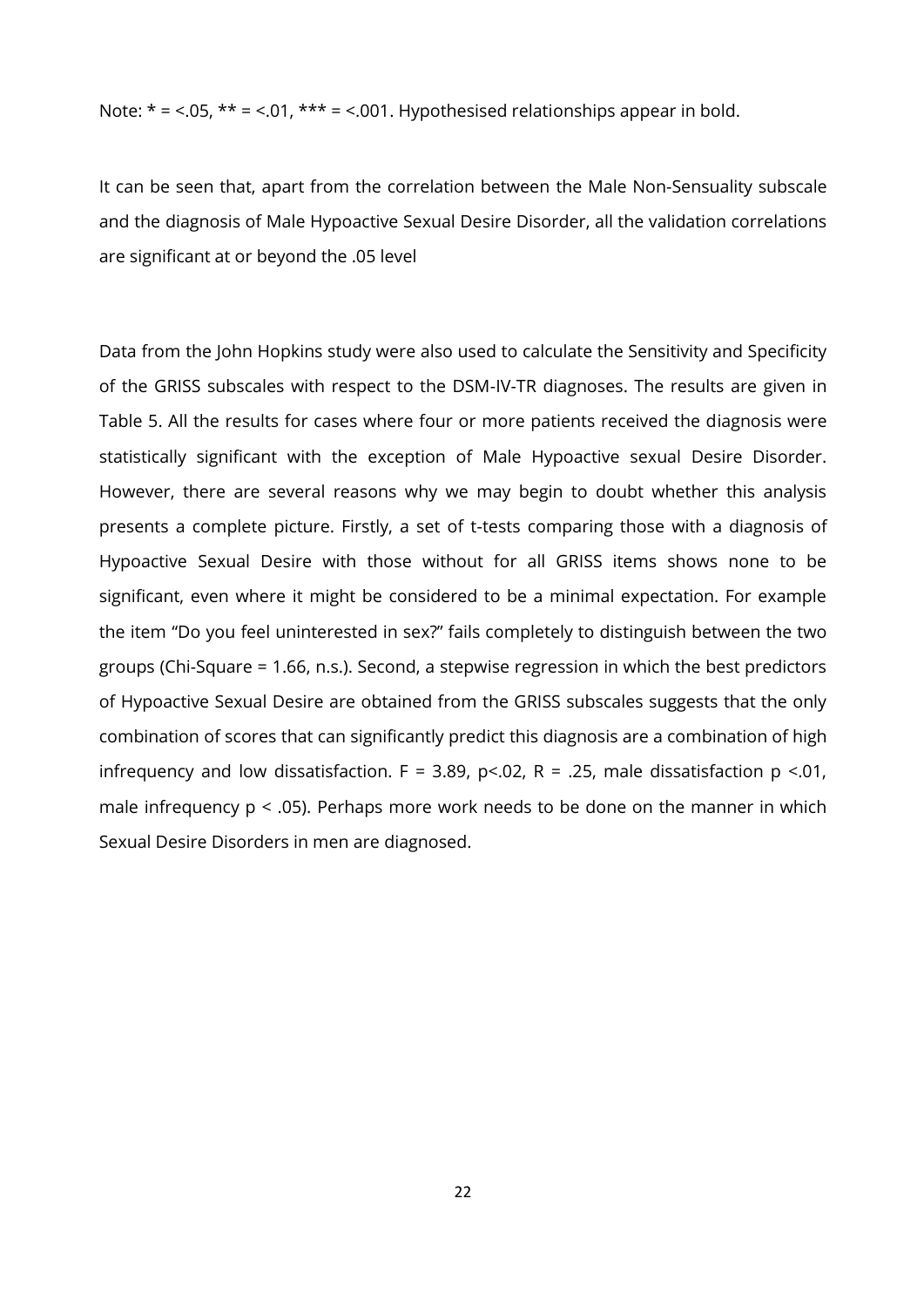#### **Table 5**

Sensitivity and Specificity data from a sample of 127 sex therapy couples at the Sexual Dysfunction Clinic at John Hopkins University. Diagnosis using DSM-IV-TR. The significance of the Linear Ch-Square test of association is also given for each diagnosis. GRISS Scores are 1 to 9, with 9 representating a problem. The cut-off GRISS score is 6 or higher.

| Men                                | N     | GRISS Scale <sup>1</sup>  | Sensitivity Specificity |      |                |
|------------------------------------|-------|---------------------------|-------------------------|------|----------------|
| 302.71: Hypoactive Desire Disorder | 0.455 | 11                        | Male<br>0.69            | ns   | Non-Sensuality |
| 302.72: Male Erectile Disorder     | 37    | Impotence                 | 0.86                    | 0.76 | p <. 001       |
| 302:75:Premature Ejaculation       | 17    | Premature Ejaculation     | 0.82                    | 0.70 | p<.001         |
| 302.79: Sexual Aversion Disorder   | 4     | Male Avoidance            | 0.50                    | 0.71 | p <.05         |
| Any of the above                   | 61    | <b>Overall Male Scale</b> | 0.61                    | 0.62 | p<.01          |
| Women                              |       |                           |                         |      |                |
| 302.71: Hynnactive Desire Disorder |       | 16.                       | Eemale                  |      | Non-Sensuality |

| 302.7 T. Hypoacuve Desire Disorder |    | 0.75 0.585                  | <u>remaje</u><br>p<.05 |                | <b>INULL-SELISUATILY</b> |
|------------------------------------|----|-----------------------------|------------------------|----------------|--------------------------|
| 302.73: Female Orgasmic Disorder   |    | 8<br>$0.84$ p<.001          | Anorgasmia             |                | 0.875                    |
| 302.76: Dyspareunia                | 6  | Vaginismus                  | 0.50                   | 0.83           | p<.002                   |
| 302.79: Sexual Aversion Disorder   | 6  | Female Avoidance            | 0.80                   | $0.595$ p <.05 |                          |
| 306.51: Vaginismus                 | 4  | Vaginismus                  | 0.75                   | 0.84           | p<.001                   |
| Any of the above                   | 35 | <b>Overall Female Scale</b> | 0.485                  |                | $0.785$ p <.001          |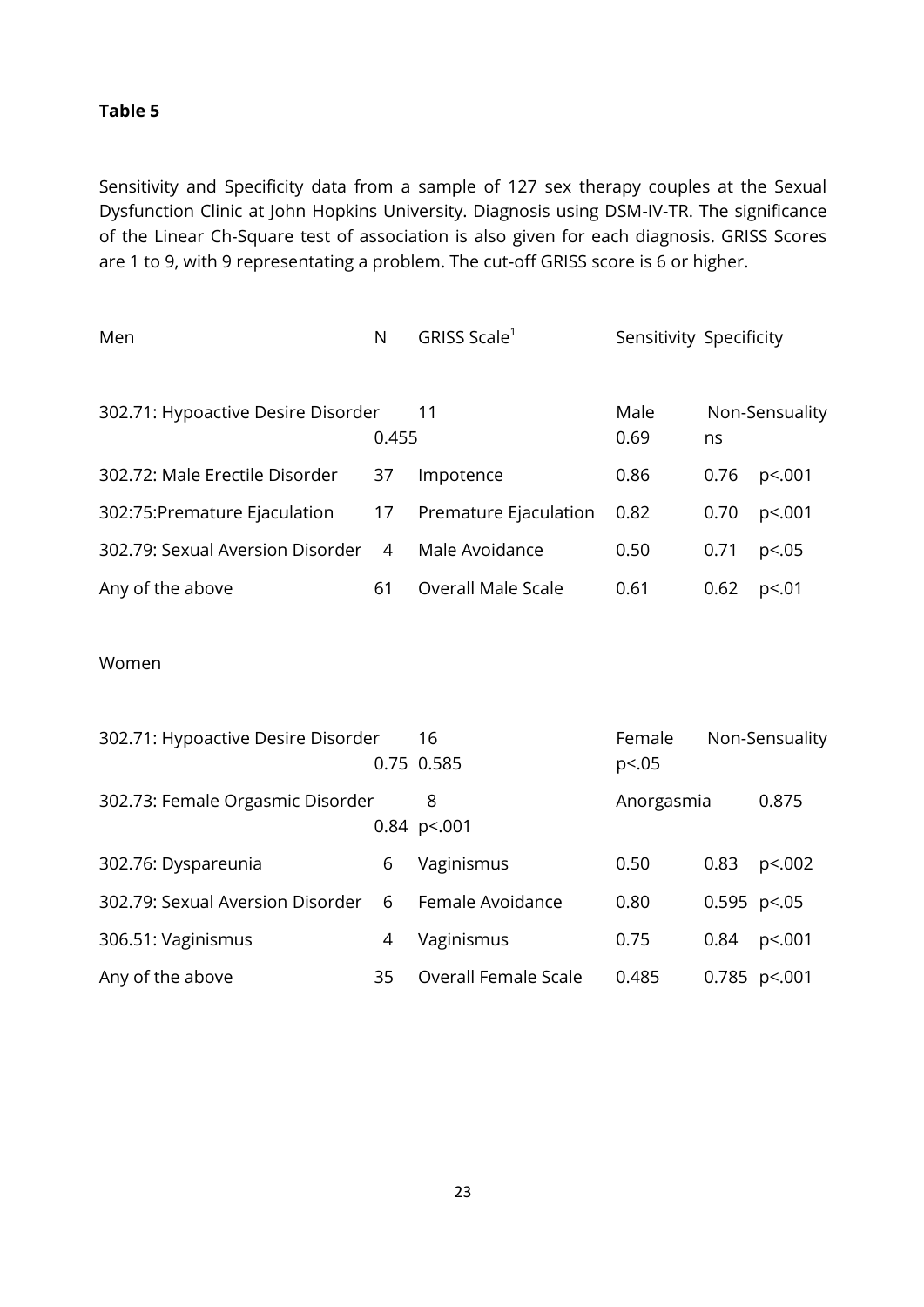### 6. Sampling and refusal

6.1 In a clinical setting, refusal to answer a questionnaire, or specific questions on it, is not usually problematic as the clients are highly motivated. However, refusal can be a major difficulty in non-clinical samples. The authors of the GRISS have endeavoured, on the basis of experience and item analysis, to keep embarrassing and difficult questions to a minimum. Refusal to answer particular items is not now a problem. However, the use of the questionnaire requires certain precautions.

Simply handing out the questionnaire, especially in groups, is extremely unlikely to be successful. Care has to be taken to ensure confidentiality, particularly in respect of the partner. Even if partners take the GRISS home with them knowing that they should not show their responses to each other, the dynamics of most relationships make this extremely difficult to achieve in practice. Consideration of each other's answers within the couple can, of course, be a very instructive and therapeutic exercise. However, in most cases the replies given are likely to be biased if the respondent knows, or even simply worries, that their partner may see them. The necessary confidentiality can usually only be obtained if the researcher sees the partners separately.

Although sexuality is a very difficult area to research, some studies have achieved relatively high response rates. In our study of General Practice attendees we were encouraged to find that only five per cent refused to complete the GRISS. Good results require a great deal of care in data collection, using sympathetic interviewers, or authority figures such as medical practitioners. There should be no need to add that it is extremely important that confidentiality, when guaranteed, should be strictly observed.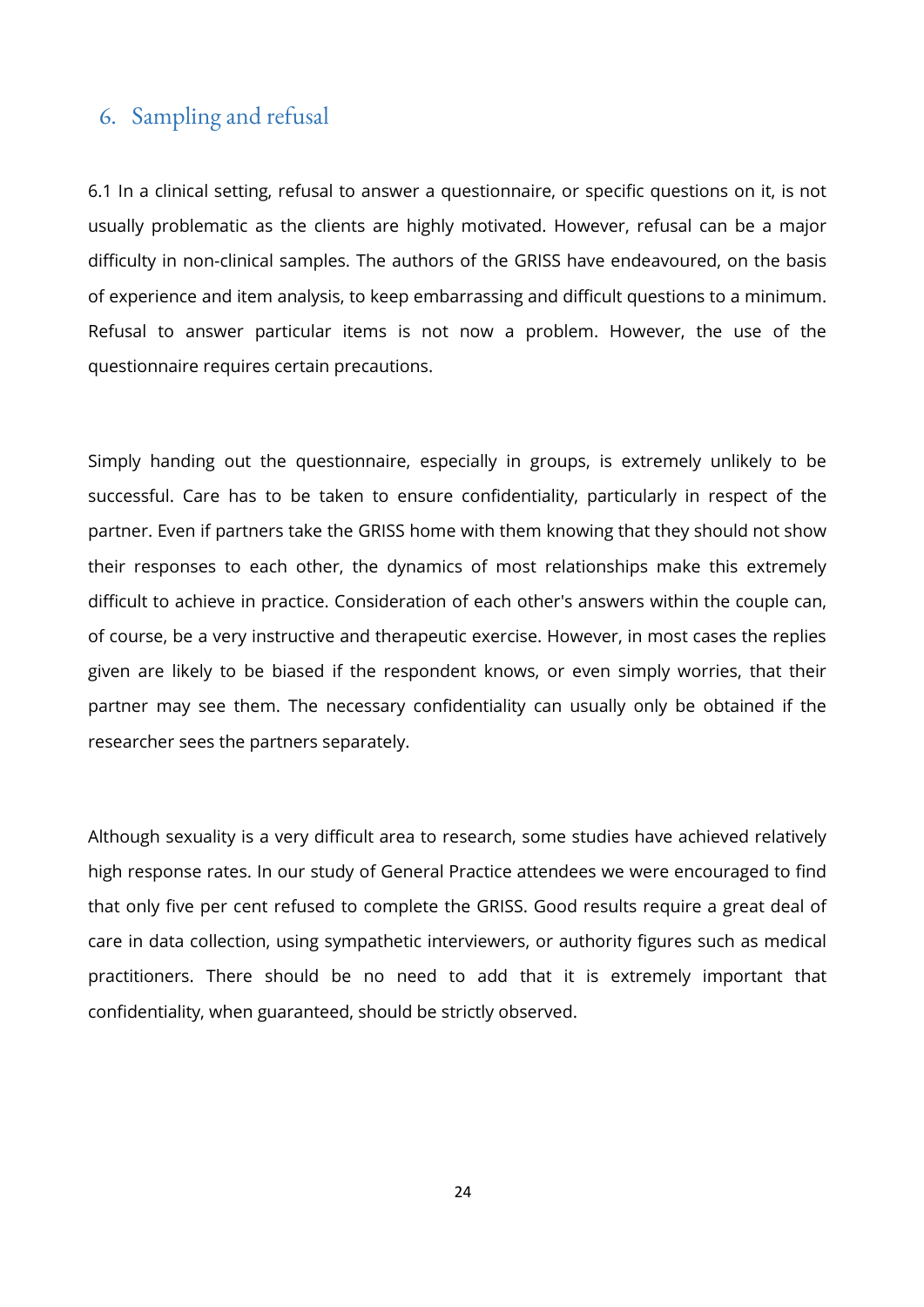### 7. The diagnostic profile

7.1 For most research purposes, scores on the main scales will be the most important. These scores measure the person's overall sexual functioning - the higher the score the greater the sexual dysfunction. The main scale scores have high reliability and validity, and consequently are more sensitive to differences in sexual functioning. However, even for research, the subscales will be of use once overall effects are found for identifying modes of operation.

The subscales are also of use in diagnosis and, for ease of interpretation, have been scaled in such a way as to give a profile. An example of a profile of a case of anorgasmia is given in Figure 4. For non-clinical samples it must be remembered that the construction has allowed for non-problematic variation between scale points 1 and 4. Thus a set of scores of 1 straight across the board would be exceptional. As yet no profiles with no score above 3 have been found, and even these would only be expected during the heyday of a good relationship. It is to be expected that a normal relationship would give at least one score of 5 on the subscales. Thus, the subscales need to be interpreted as a whole.

#### **Figure 4**

An example of a GRISS profile. A general female problem is indicated, associated with premature ejaculation in the male partner.

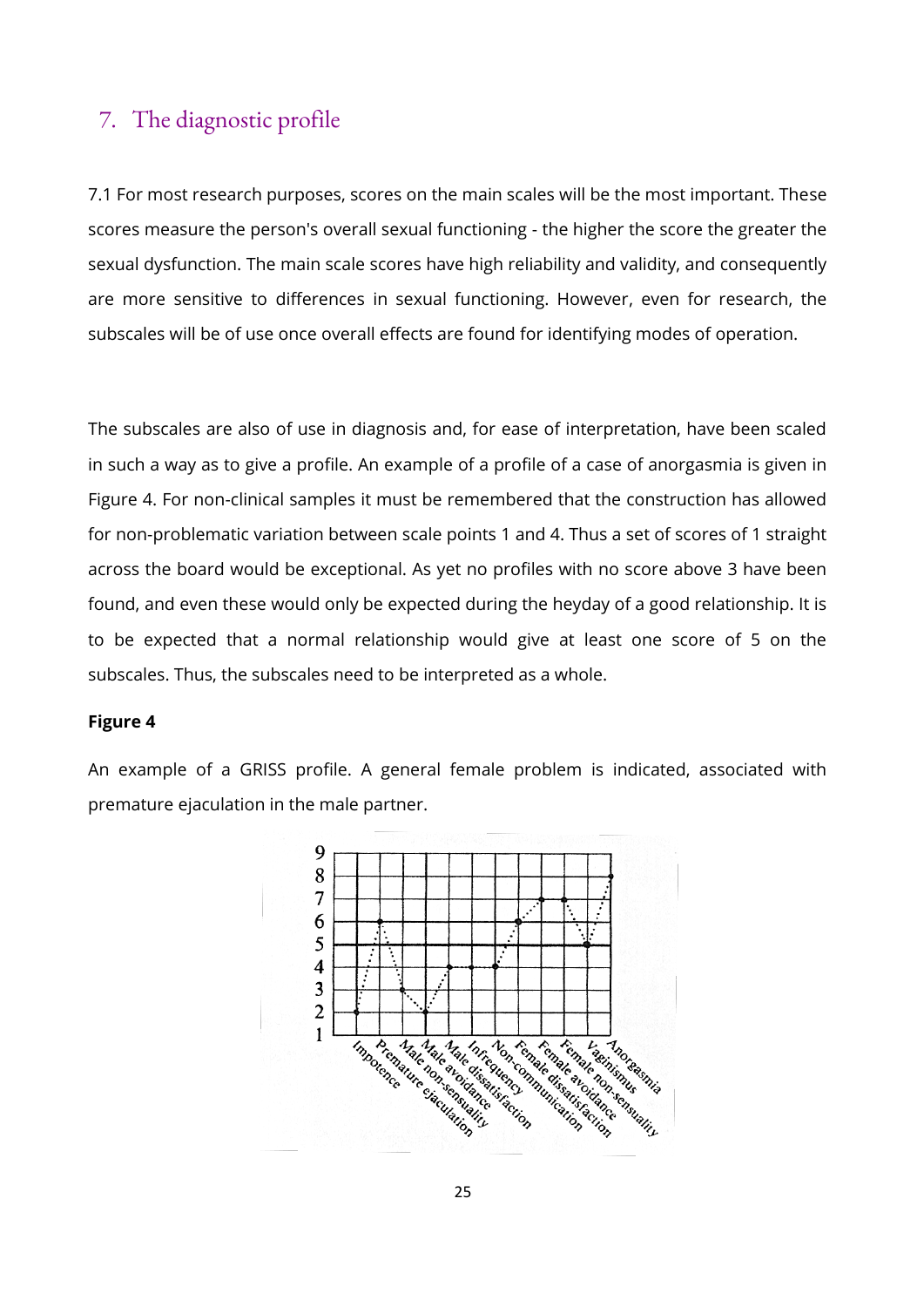7.2 It would be misleading to give a 'typical' profile for the four major dysfunctions. Anorgasmia, for example, may be associated with poor communication and a male partner who is unaware that there is a problem. Or it may exist in combination with very high scores on non-sensuality. Alternatively, it might be found in combination with premature ejaculation or impotence in the male partner. The profile is useful in indicating associated subscales where change is possible, and can be of great benefit in designing a treatment programme.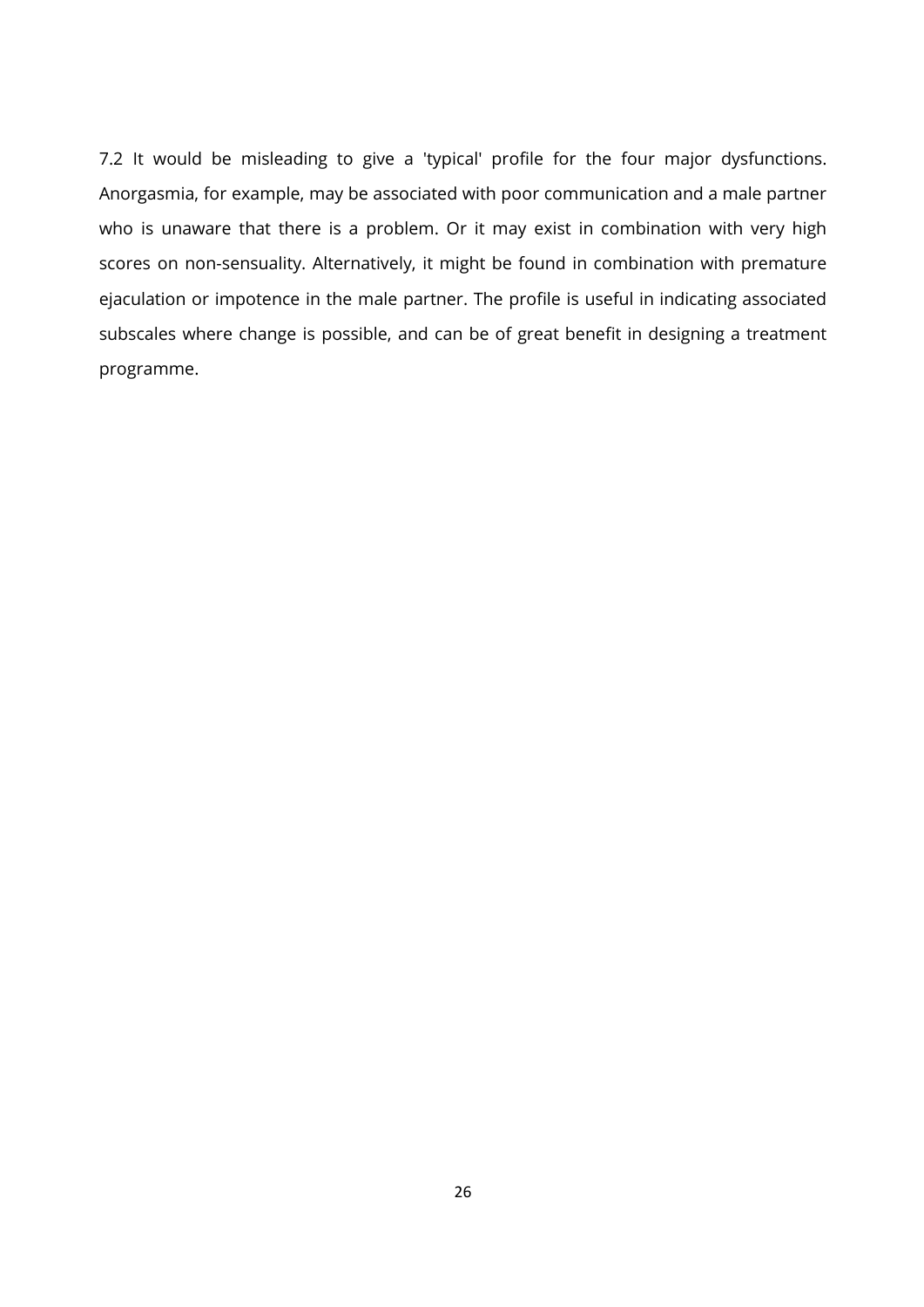### 8. Scoring instructions

8.1 The male and female versions of the GRISS are scored to produce an overall score for the male and female partner respectively. For each version of the GRISS (i.e. male and female) there are seven subscale scores, five of which are shared and two of which are unique. The five shared scales are non-communication, infrequency, dissatisfaction, avoidance and nonsensuality. The unique subscales for the male version of the GRISS are impotence and premature ejaculation, while the female GRISS has subscales for vaginismus and anorgasmia. Raw scores may be converted into transformed scores between 1 and 9 and used to produce a diagnostic profile. The transformations were developed from the standardization sample and a score of 5 or above indicates a problem. Scoring instructions are available from the publisher.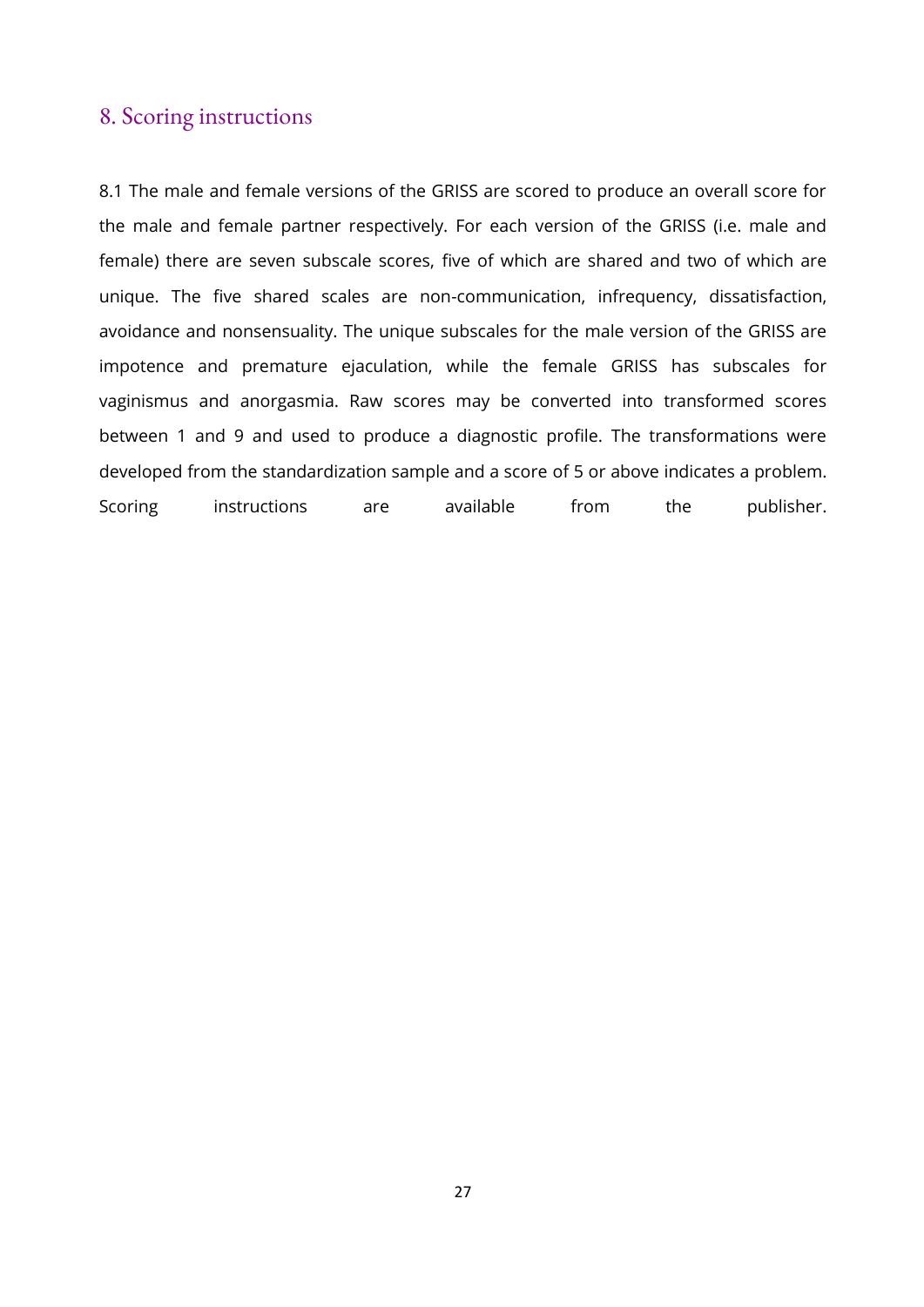### Bibiliography

Bennun, I., Rust, J. & Golombok, S. (1985). The effects of marital therapy on sexual satisfaction. Scandinavian Journal of Behaviour Therapy, 14, 65-72.

Golombok, S., Rust, J. & Pickard, C. (1984). Sexual problems encountered in general practice, British Journal of Sexual Medicine, 11, 171-175.

Rust, J. & Golombok, S. (1985). The Golombok Rust Inventory of Sexual Satisfaction [GRISS], British Journal of Clinical Psychology, 24, 63-4.

Rust, J. & Golombok, S. (1986). The GRISS: A psychometric instrument for the assessment of sexual dysfunction. Archives of Sexual Behavior, 15, No 2, 157-165.

Rust, J. & Golombok, S. (2001) Modern Psychometrics: The science of psychological assessment (second edition). Routledge, London & New York.

### Selected studies that have used the GRISS

Bartoi, M. G. & Kinder, B. N. (1998) Effects of child and adult sexual abuse on adult sexuality. Journal of Sex & Marital Therapy, 24, No 2, 75-90.

Bartoi, M. G., Kinder, B. N. & Tomianovic, D. (2000) Interaction effects of emotional status and sexual abuse on adult sexuality. Journal of Sexual & Marital Therapy, 26, No 1, 1-23.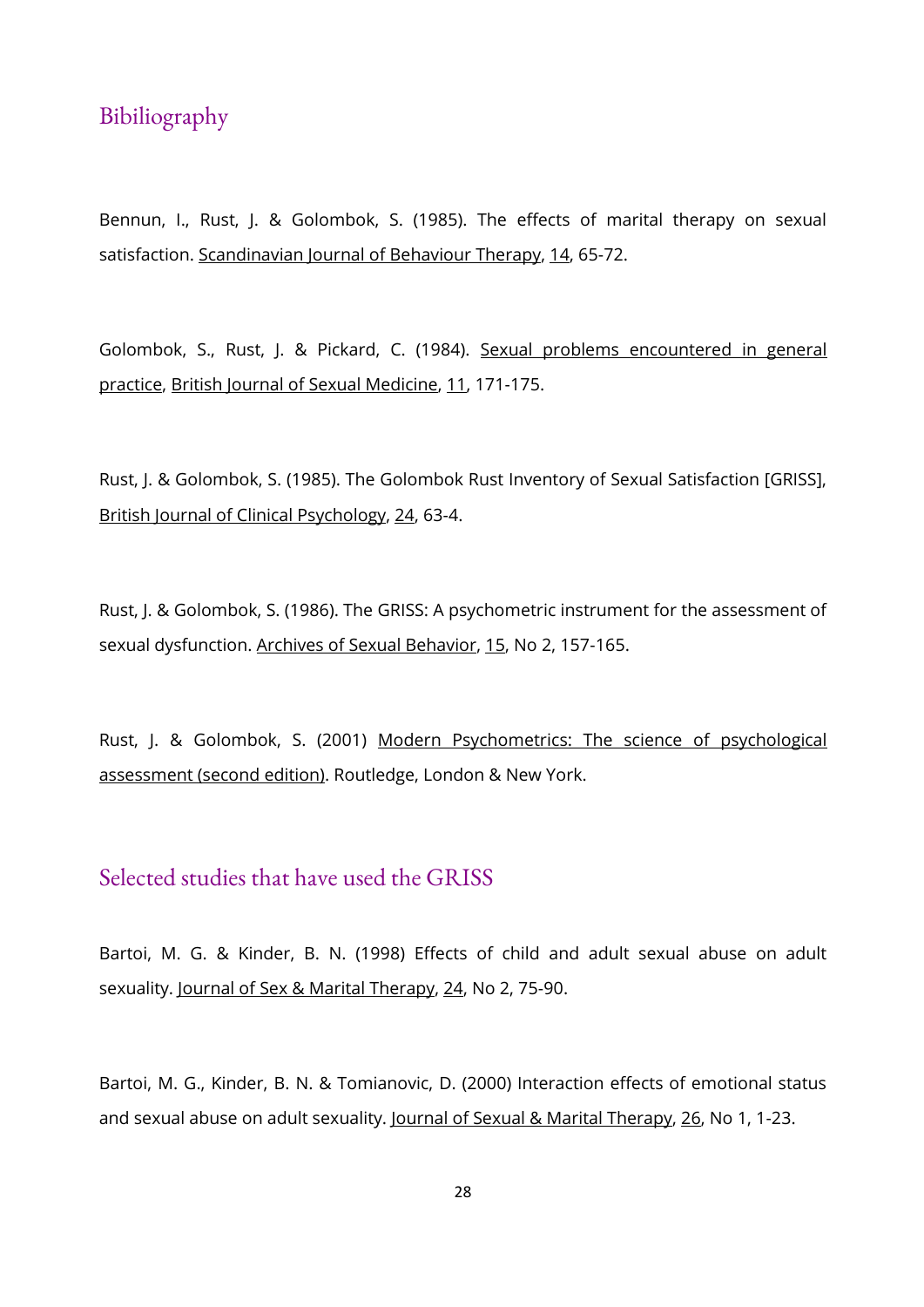Boddington, S. (1995) Factors associated with drop-out from a couples therapy clinic. Sexual & Marital Therapy, 10, No 3, 321-7.

Carani, C., Rochira, V., Faustini-Fustini, M., Balestrieri, A. & Granata, A. (1999) Role of oestrogen in male sexual behavior: Insights from the natural model of aromatase deficiency. Clinical Endocrinology, 51, No 4, 517-524.

Collier, J. (1989) Sexual impotence clinics: Preliminary study of the use of the GRIMS and GRISS in initial assessment and efficacy of treatment. Sexual & Marital Therapy, 4, No 1, 27-33.

Collier, J. (1989) The use of the GRIMS and the GRISS in the assessment and outcome of sexual problems: Are questionnaires of more value than a clinical interview? Sexual & Marital Therapy, 4, No 1, 11-16.

Dott, C. P. (1999) Psychological and physiological profiles on post-hysterectomy menopausal women who report less than satisfactory or satisfactory outcomes on hormone replacement therapy: A comparative, correlational study. Dissertation Abstracts International: Section B: the Sciences & Engineering, 59, 8-B, 4459.

Dupont, S. (1996) Sexual function and ways of coping in patients with multiple sclerosis and their partners. Sexual & Marital Therapy, 11, No 4, 359-372.

Goldmeier, D., Keane, F., Carter, P., Hessman, A., Harris, J. & Renton, A. (1997) Prevalence of sexual dysfunction in heterosexual patients attending a central London genitourinary medicine clinic. International Journal of STD & AIDS, 8, No 5, 303-306.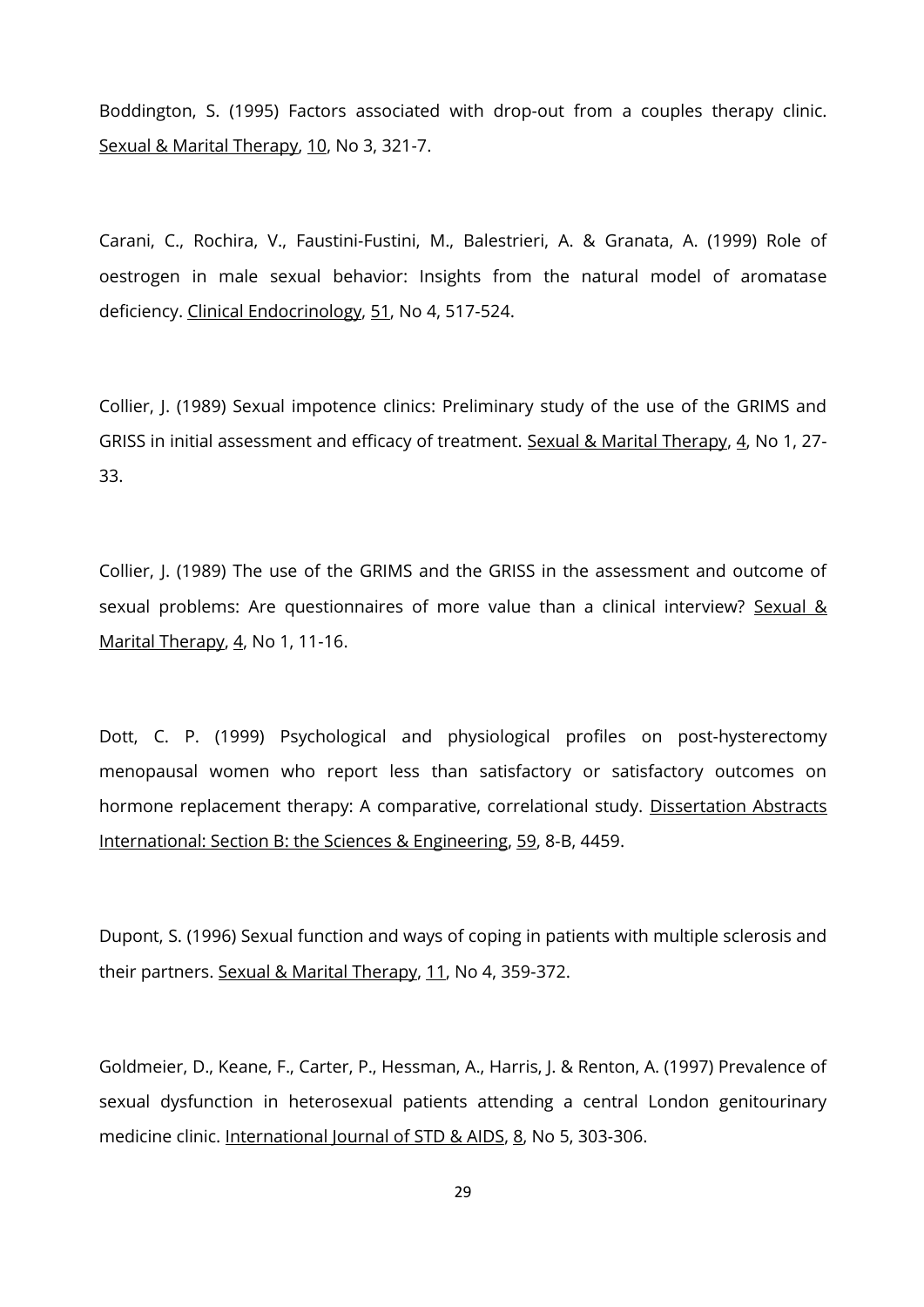Letourneau, E. J., Schewe, P. A. & Frueh, B. C. (1997) Preliminary evaluation of sexual problems in combat veterans with PTSD. Journal of Traumatic Stress, 10, No 1, 125-132.

Low, W. Y., Edelmann, R. J., & Sutton, C. (1992) Description and predictors of pain in patients with endometriosis. Journal of Psychosomatic Obstetrics & Gynaecology, 13, No 4, 287-297.

Lunglmayr, G. (1996) Sexual function after transurethral prostate resection. Wiener Medizinische Wochenschrift, 146, No 8, 175-177.

Murat basar, M., Atan, A., Yildiz, M., Baykam, M. & Aydoganli, L. (1999) Comparison of sertraline to fluoxetine with regard to their efficacy and side effects in the treatment of premature ejaculation. Archivos Espanoles de Urologia, 52, No 9, 1008-1011.

O'Carroll, R. E., Woodrow, J. & Maroun, F. (1991) Psychosexual and psychosocial sequelae of closed head injury. Brain Injury, 5, No 3, 303-313.

O'Gorman, E. C., Bownes, I. T. & Dinsmore, W. W. (1990) Sexual and marital dysfunction and polypartnerism in sexually transmitted diseases (STD) clinic attenders. Irish Journal of Psychological Medicine, Z, No 1, 32-35.

Osborne, C., Golombok, S & Rust J.(2001) The GRISS: A revalidation study and exploration of its potential as a measure of desire. Paper presented at the 27<sup>th</sup> Annual Meeting of the Society for Sex Therapy and Research, 14<sup>th</sup> – 17<sup>th</sup> March, Las Vagas.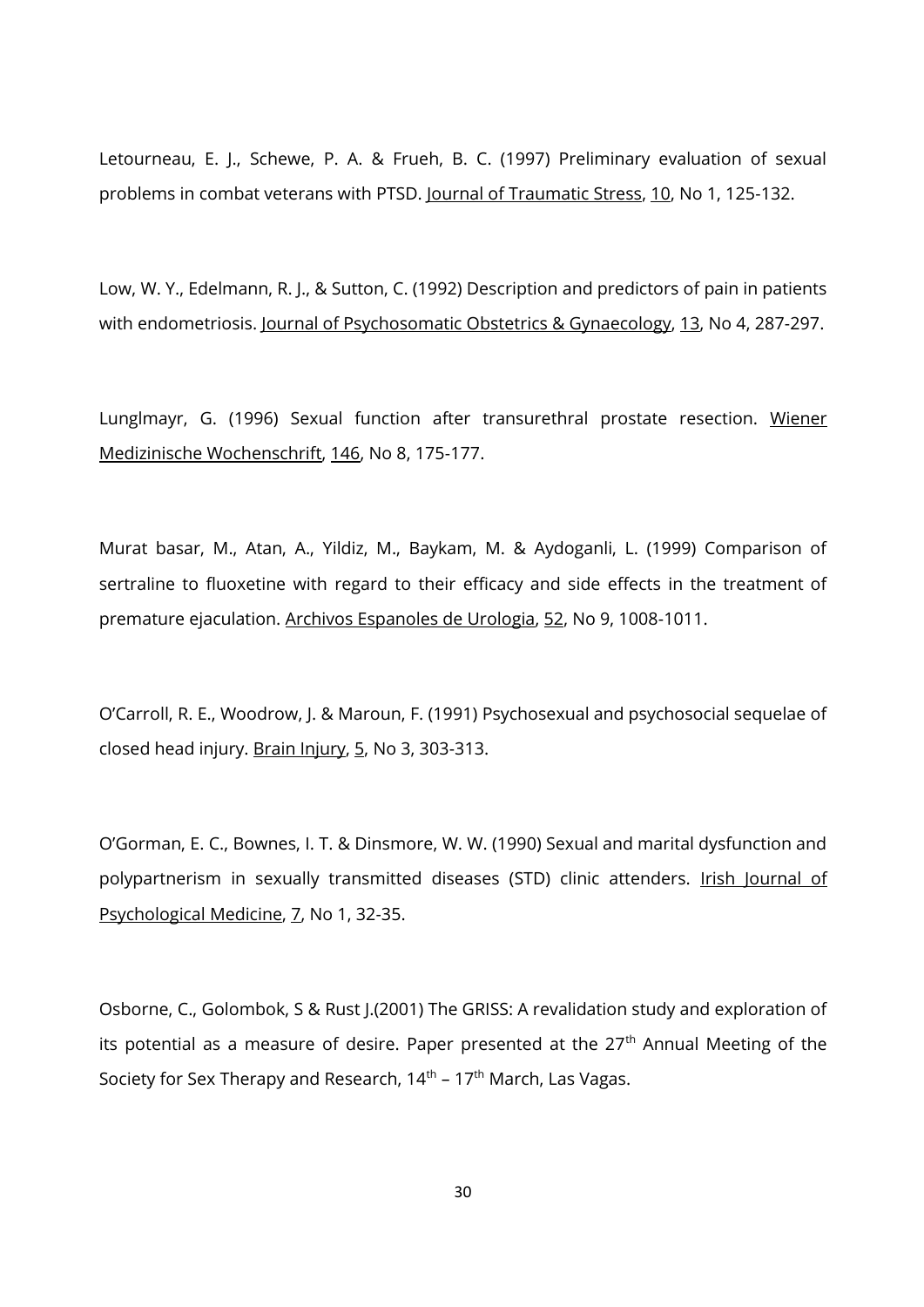Raval, H., Slade, P., Buck, P. & Lieberman, B. E. (1987) The impact of infertility on the emotions and the marital and sexual relationship. Journal of Reproductive & Infant Psychology, 5, 221-234.

Ter Kuile, M. M., Van Lankveld, J., Kalkhoven, P. & Van Egmond, M. (1999) The Golombok Rust Inventory of Sexual Satisfaction (GRISS): Psychometric properties within a Dutch population. Journal of Sex & Marital Therapy, 25, No 1, 59-71.

Van Lankveld, J. & Grotjohann, Y. (2000) Psychiatric comorbidity in heterosexual couples with sexual dysfunction assessed with the composite international diagnostic interview. Archives of Sexual Behavior, 29, No 5, 479-498.

Van Lankveld, J. & Ter Kuile, M. M. (1999) The Golombok Rust Inventory of Sexual Satisfaction (GRISS): Predictive validity and construct validity in a Dutch population. Personality & Individual Differences, 26, No 6, 1005-1023.

Waller, K. G. & Shaw, R. W. (1995) Endometriosis, pelvic pain, and psychological functioning. Fertility & Sterility, 63, No 4, 796-800.

Wylie, K R. (1997) Treatment outcome of brief couple therapy in psychogenic male erectile disorder. Archives of Sexual Behavior, 26, No 5, 527-545.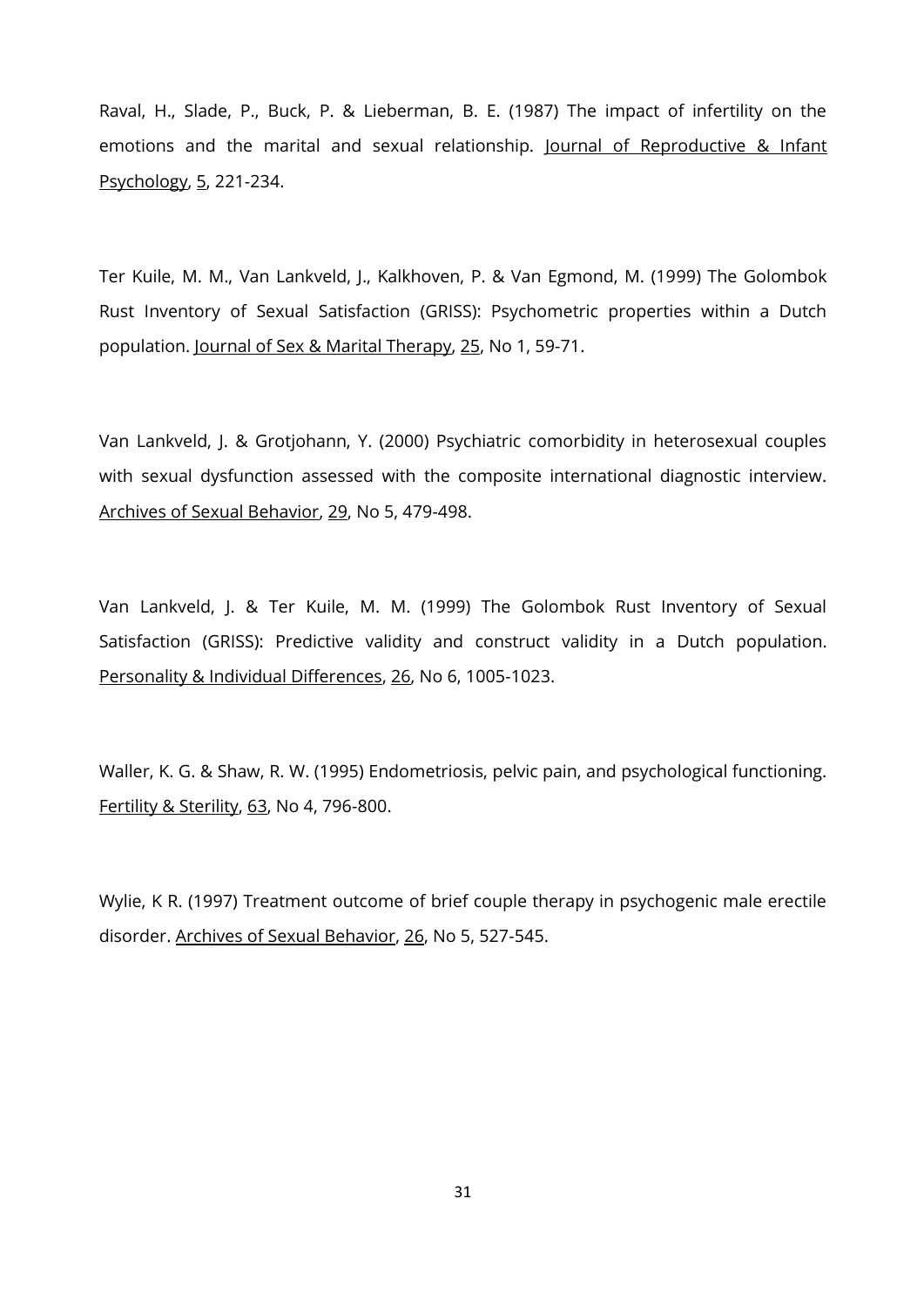# *Appendix:* GRISS questionnaire items (female)

1 Do you feel uninterested in sex?

2 Do you ask your partner what he likes or dislikes about your sexual relationship?

3 Are there weeks in which you don't have sex at all?

4 Do you become easily sexually aroused?

5 Are you satisfied with the amount of time you and your partner spend on foreplay?

6 Do you find that your vagina is so tight that your partner's penis cannot enter it?

7 Do you try to avoid having sex with your partner?

8 Are you able to experience an orgasm with your partner?

9 Do you enjoy cuddling and caressing your partner's body?

10 Do you find your sexual relationship with your partner satisfactory?

11 Is it possible to insert your finger into your vagina without discomfort?

12 Do you dislike stroking and caressing your partner's penis?

13 Do you become tense and anxious when your partner wants to have sex?

14 Do you find it impossible to have an orgasm?

15 Do you have sexual intercourse more than twice a week?

16 Do you find it hard to tell your partner what you like and dislike about your sexual relationship?

17 Is it possible for your partner's penis to enter your vagina without discomfort?

18 Do you feel there is a lack of love and affection in your sexual relationship with your partner?

19 Do you enjoy having your genitals stroked and caressed by your partner?

20 Do you refuse to have sex with your partner?

21 Can you reach orgasm when your partner stimulates your clitoris during foreplay?

22 Do you feel dissatisfied with the amount of time your partner spends on intercourse itself?

23 Do you have feelings of disgust about what you do during lovemaking?

24 Do you find that your vagina is rather tight so that your partner's penis can't penetrate very far?

25 Do you dislike being cuddled and caressed by your partner?

26 Does your vagina become moist during lovemaking?

27 Do you enjoy having sexual intercourse with your partner?

28 Do you fail to reach orgasm during intercourse?